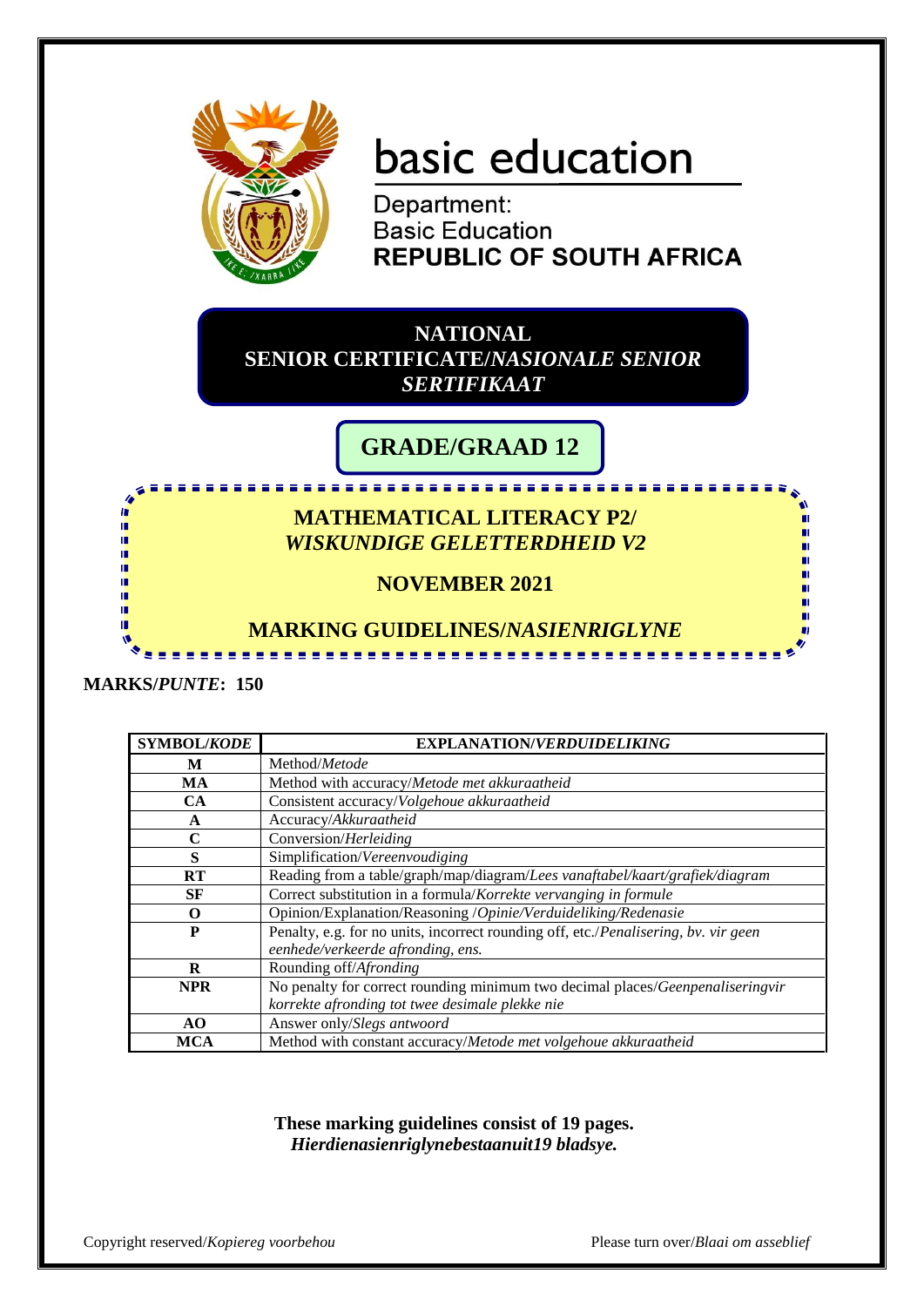#### NOTE:

- If a candidate answers a question TWICE, only mark the FIRST attempt.
- If a candidate has crossed out (cancelled) an attempt to a question and NOT redone the solution, mark the crossed out (cancelled) version.
- Consistent accuracy (CA) applies in ALL aspects of the marking guidelines; however it stops at the second calculation error.
- Note: consistent accuracy (CA) does not apply in cases of a breakdown.
- If the candidate presents any extra solution when reading from a graph, table, layout plan and map, then penalise for every extra item presented.

As a general marking principle, if a candidate has incurred one mistake and there is evidence of sound mathematics thereafter, then that candidate should lose one mark only.

#### *LET WEL:*

- *As 'n kandidaat 'n vraag TWEE KEER beantwoord, merk slegs die EERSTE poging.*
- *As 'n kandidaat 'n antwoord van 'n vraag doodtrek (kanselleer) en nie oordoen nie, merk die doodgetrekte (gekanselleerde) poging.*
- *Volgehoue akkuraatheid (CA) word in ALLE aspekte van die nasienriglyne toegepas, dit hou op by die tweede berekeningsfout.*
- *Let wel: volgehoue akkuraatheid (CA) geld nie in die geval van 'n afbreuk nie.*
- *Wanneer 'n kandidaat aflesings vanaf 'n grafiek, tabel, uitlegplan en kaart geneem en ekstra antwoorde gee, penaliseer vir elke ekstra item.*
- *'n Algemene merkbeginsel is dat indien 'n kandidaat een fout maak en daarna voortgaan met korrekte wiskunde, dat die kandidaat slegs een punt verloor.*

| QUESTION/VRAAG 1 [29 MARKS/PUNTE]Answer Only AO - full marks |                                                            |                                   |         |
|--------------------------------------------------------------|------------------------------------------------------------|-----------------------------------|---------|
| Q/V                                                          | Solution/Oplossing                                         | <b>Explanation/Verduideliking</b> | T/L     |
| 1.1.1                                                        | Total mass/Totale massa                                    |                                   | M<br>L1 |
|                                                              | $= 6 \times 110$ g $\checkmark$ MA                         | 1MA multiply mass by 6            |         |
|                                                              | $= 660 \text{ g } \checkmark$ A                            | 1A mass<br>(2)                    |         |
|                                                              |                                                            |                                   | M       |
|                                                              | $1.1.2*$   Radius = 32 mm $\checkmark$ / A                 | 2A radius                         | L1      |
|                                                              |                                                            | (2)                               |         |
|                                                              |                                                            | 2A correct letter                 | M       |
| 1.1.3                                                        | $A \vee A$                                                 | [accept: $mm3$ ]                  | L1      |
|                                                              |                                                            | (2)                               |         |
|                                                              |                                                            |                                   | M       |
| $1.1.4*$                                                     | Total No. of days/Totale getal dae<br>$= 11$ Jan to 31 Mar |                                   | L1      |
|                                                              |                                                            | 1MA days in Jan                   |         |
|                                                              | $\angle$ MA<br>= (31 - 10) + 28 + 31 $\angle$ MCA          | 1MCA adding days in 3 months      |         |
|                                                              |                                                            |                                   |         |
|                                                              | $\sqrt{CA}$<br>$= 21 + 28 + 31 = 80$                       | 1CA simplification                |         |
|                                                              |                                                            | (3)                               |         |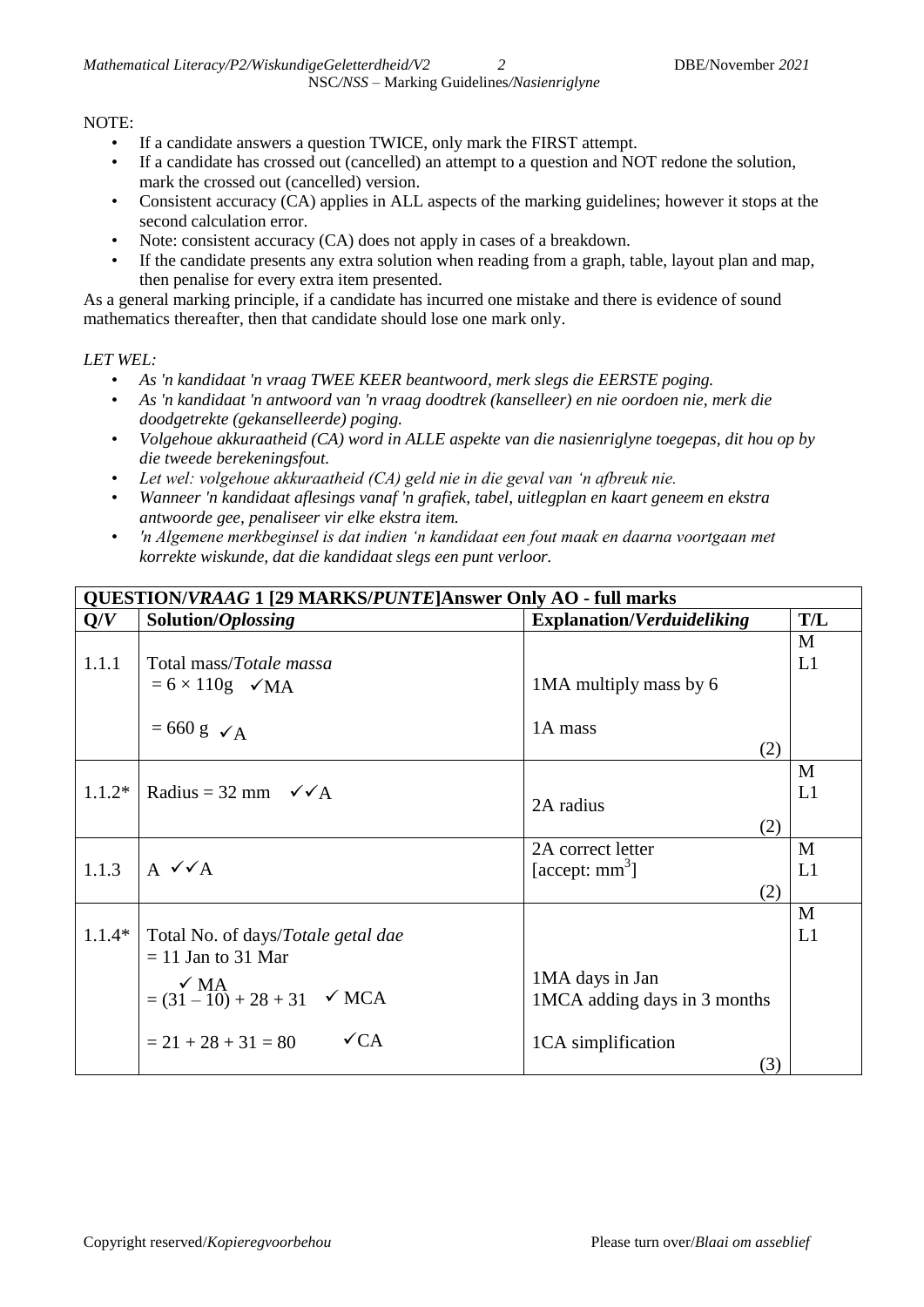NSC*/NSS –* Marking Guidelines*/Nasienriglyne*

| Q/V      | Solution/Oplossing                                                                                                                                                                                                                                                                                                                                                                                                                                                                                                                                                                                                                                                                                                                                                                                                                                            | <b>Explanation/Verduideliking</b>                                     | T/L             |
|----------|---------------------------------------------------------------------------------------------------------------------------------------------------------------------------------------------------------------------------------------------------------------------------------------------------------------------------------------------------------------------------------------------------------------------------------------------------------------------------------------------------------------------------------------------------------------------------------------------------------------------------------------------------------------------------------------------------------------------------------------------------------------------------------------------------------------------------------------------------------------|-----------------------------------------------------------------------|-----------------|
| $1.1.5*$ | Price for 2 Pringles/ <i>Prys vir 2 Pringles</i><br>$= 2 \left( \frac{R100}{6} \right)$ $\checkmark$ MA<br>$= 2 \times R16,666$                                                                                                                                                                                                                                                                                                                                                                                                                                                                                                                                                                                                                                                                                                                               | 1MA dividing price by 6 and<br>multiplying by 2<br>1CA simplification | M/F<br>L1       |
|          | $=$ R33,33 $\checkmark$ CA                                                                                                                                                                                                                                                                                                                                                                                                                                                                                                                                                                                                                                                                                                                                                                                                                                    | <b>NPR</b><br>(2)                                                     |                 |
| 1.2.1    | $A \vee A$                                                                                                                                                                                                                                                                                                                                                                                                                                                                                                                                                                                                                                                                                                                                                                                                                                                    | 2A correct letter<br>(2)                                              | M<br>L1         |
| 1.2.2    | $D \vee A$                                                                                                                                                                                                                                                                                                                                                                                                                                                                                                                                                                                                                                                                                                                                                                                                                                                    | 2A correct letter<br>Accept 60 km/h<br>(2)                            | M<br>L1         |
| 1.3.1    | 7,3 m = $7.3 \times 100 \text{ cm}^2$ MA<br>$= 730$ cm $\checkmark$ A                                                                                                                                                                                                                                                                                                                                                                                                                                                                                                                                                                                                                                                                                                                                                                                         | 1MA multiplying correct<br>value by 100<br>1A simplification<br>(2)   | M<br>L1         |
| $1.3.2*$ | $D = 7.3 m - 5.2 m \checkmark M A$<br>$= 2.1$ m <sup><math>\checkmark</math></sup> CA                                                                                                                                                                                                                                                                                                                                                                                                                                                                                                                                                                                                                                                                                                                                                                         | 1MA difference of correct<br>lengths<br>1CA simplification<br>(2)     | M<br>L1         |
| 1.3.3    | $\sqrt{\sqrt{A}}$<br>0,5m                                                                                                                                                                                                                                                                                                                                                                                                                                                                                                                                                                                                                                                                                                                                                                                                                                     | 2A height<br>(2)                                                      | M<br>L1         |
| $1.4.1*$ | $\sqrt{A}$<br>A layout plan is a top view that shows the<br>arrangement of features.<br>$\checkmark$ A<br>'n Uitlegplan is die bo-aansig wat die rangskikking<br>van die voorwerpe aantoon.<br><b>OR/OF</b><br>A layout plan is the structural arrangement of items<br>within a certain space.<br>'n Uitlegplan is die strukturele rangskikking van<br><i>items binne 'n bepaalde ruimte.</i><br><b>OR/OF</b><br>Plan of the entire inside cabin, showing location of<br>seats, exit doors etc.<br>'n Plan van die hele binnekant van die kajuut wat<br>die posisie van sitplekke, uitgang, deure ens.<br>aantoon<br><b>OR/OF</b><br>Drawing to scale showing physical arrangements of<br>all resources that consume space within facilities.<br>'n Skaaltekening wat die fisiese posisies van al die<br>items van spasie in beslag neem binne die fasiliteit | 2Aexplanation<br>(2)                                                  | <b>MP</b><br>L1 |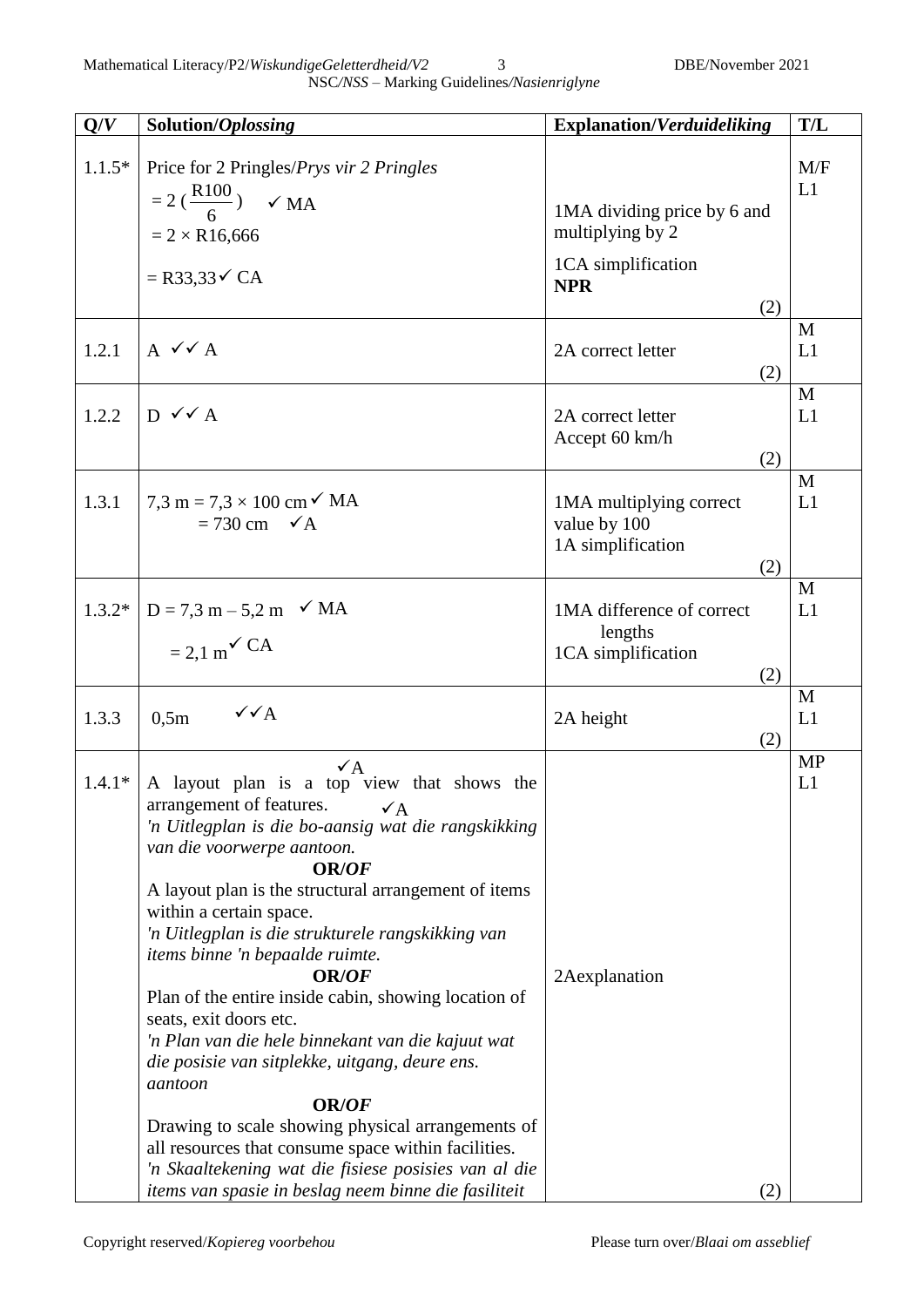| Q/V      | Solution/Oplossing             | <b>Explanation/Verduideliking</b> | T/L          |
|----------|--------------------------------|-----------------------------------|--------------|
|          |                                |                                   | <b>MP</b>    |
| $1.4.2*$ | 28 $\checkmark$ $\checkmark$ A | 2A number of seats                | L1           |
|          |                                | (2)                               |              |
|          | $\mathsf{A} \mathsf{A}$        |                                   | <b>MP</b>    |
| 1.4.3    | G1                             | 1A correct seat                   | L1           |
|          |                                | 1A correct row                    |              |
|          |                                | (2)                               |              |
|          |                                |                                   | $\mathbf{P}$ |
| $1.4.4*$ | $6 \sqrt{A}$                   | 2A correct number                 | L1           |
|          |                                | (2)                               |              |
|          |                                | $[29]$                            |              |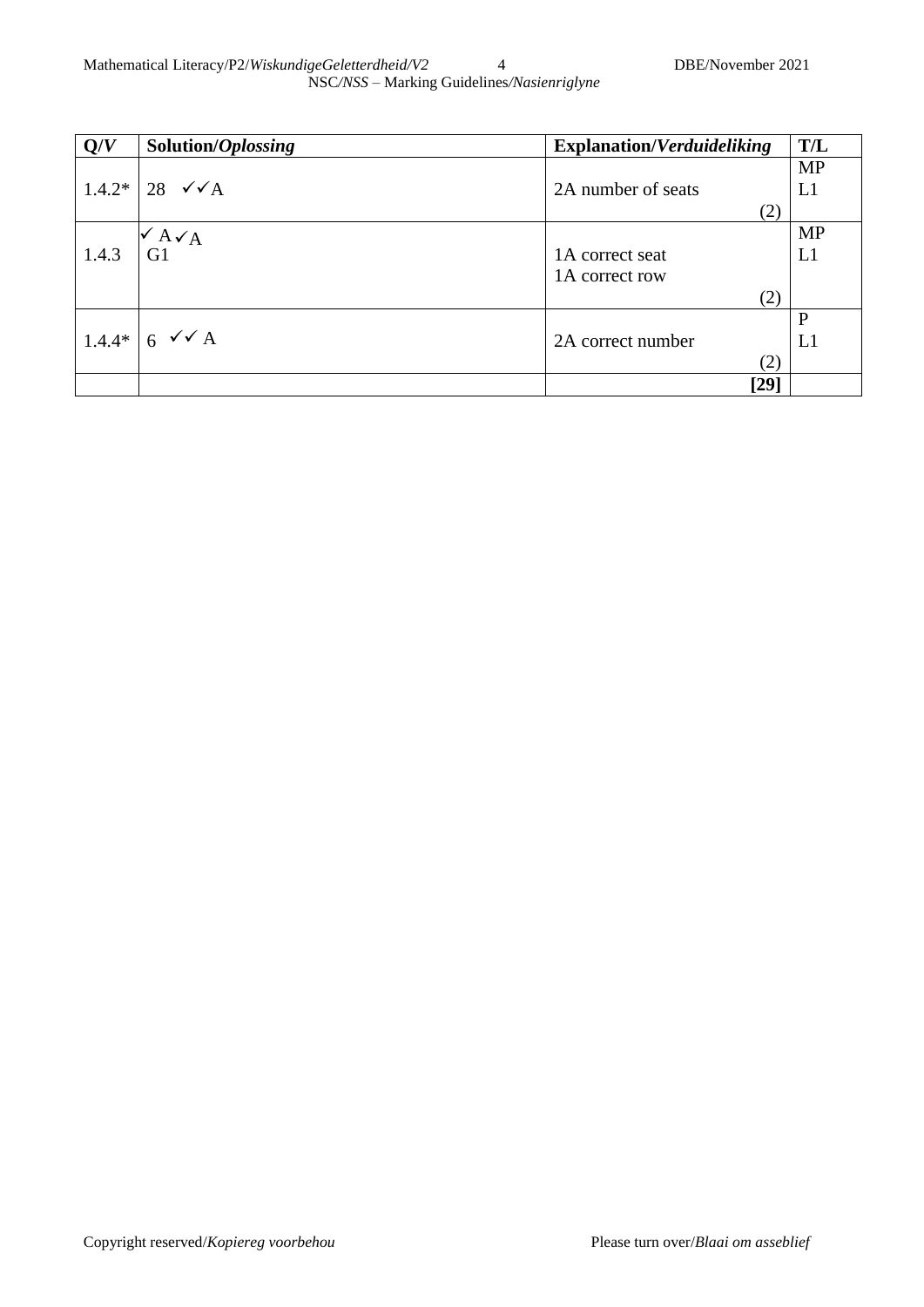| Solution/Oplossing                                                                                                                                                                                                                                                                                                                                                                                                                                                                                                        | <b>Explanation/Verduideliking</b>                                                                                                                 | T/L                             |
|---------------------------------------------------------------------------------------------------------------------------------------------------------------------------------------------------------------------------------------------------------------------------------------------------------------------------------------------------------------------------------------------------------------------------------------------------------------------------------------------------------------------------|---------------------------------------------------------------------------------------------------------------------------------------------------|---------------------------------|
| $3 \sqrt{A}$                                                                                                                                                                                                                                                                                                                                                                                                                                                                                                              | 2A correct number                                                                                                                                 | <b>MP</b><br>L2                 |
| $\sqrt{\sqrt{A}}$<br>Living room/Woonkamer                                                                                                                                                                                                                                                                                                                                                                                                                                                                                | 2A correct room                                                                                                                                   | <b>MP</b><br>L1                 |
| $\sqrt{\sqrt{A}}$<br>North East or NE/Noordoos of NO                                                                                                                                                                                                                                                                                                                                                                                                                                                                      | 2A direction                                                                                                                                      | <b>MP</b><br>L2                 |
| $P_{\text{not interior}/nie binne} = P_{\text{exterior/buite}}$<br>$=\frac{2}{6}$ $\checkmark$ ART<br>$=\frac{1}{3}$<br>$\checkmark$ CA<br>OR/OF<br>$\sqrt{MA}$<br>P <sub>not interior/nie binne</sub> = $1 - \frac{4}{6}$ $\checkmark{\text{RT}}$<br>$\checkmark$ A<br>$=\frac{2}{6}$<br>$=\frac{1}{3}$<br>$\checkmark$ CA                                                                                                                                                                                               | 2RT numerator<br>1A denominator<br>1CA simplification<br>OR/OF<br>1MA probability of NOT<br>1RT numerator<br>1A denominator<br>1CA simplification | $\mathbf{P}$<br>L2              |
| $\sqrt{Q}$<br>$\mathbf{v}$ A<br>Jan is wrong, the kitchen is on the Southern side. In<br>South Africa it does not get a lot of sun.<br>Jan is verkeerd. Die kombuis is aan die suidlike<br>kant. In Suid-Afrika kry dit nie baie son nie.                                                                                                                                                                                                                                                                                 | 1A wrong<br>20 reasoning                                                                                                                          | <b>MP</b><br>L4                 |
| It cannot be the view showing the kitchen and<br>dining room, as it does not show the extra window<br>for the bathroom.<br>Dit kannie die kombuis en eetkamer wees nie want<br>dit wys nie die venster van die badkamer nie.<br>It does not show the other rooms on both sides of<br>the windows.<br>Dit wys nie die ander kamers weerskante van die<br>vensters nie.<br><b>OR/OF</b><br>It shows the veranda, door, bedroom and<br>livingroom windows.<br>Dit wys die stoep, deur en slaapkamer en<br>woonkamervensters. | 20 reason                                                                                                                                         | <b>MP</b><br>L4                 |
|                                                                                                                                                                                                                                                                                                                                                                                                                                                                                                                           | <b>QUESTION/VRAAG 2 [24MARKS/PUNTE]</b><br><b>OR/OF</b>                                                                                           | (2)<br>(2)<br>(2)<br>(4)<br>(3) |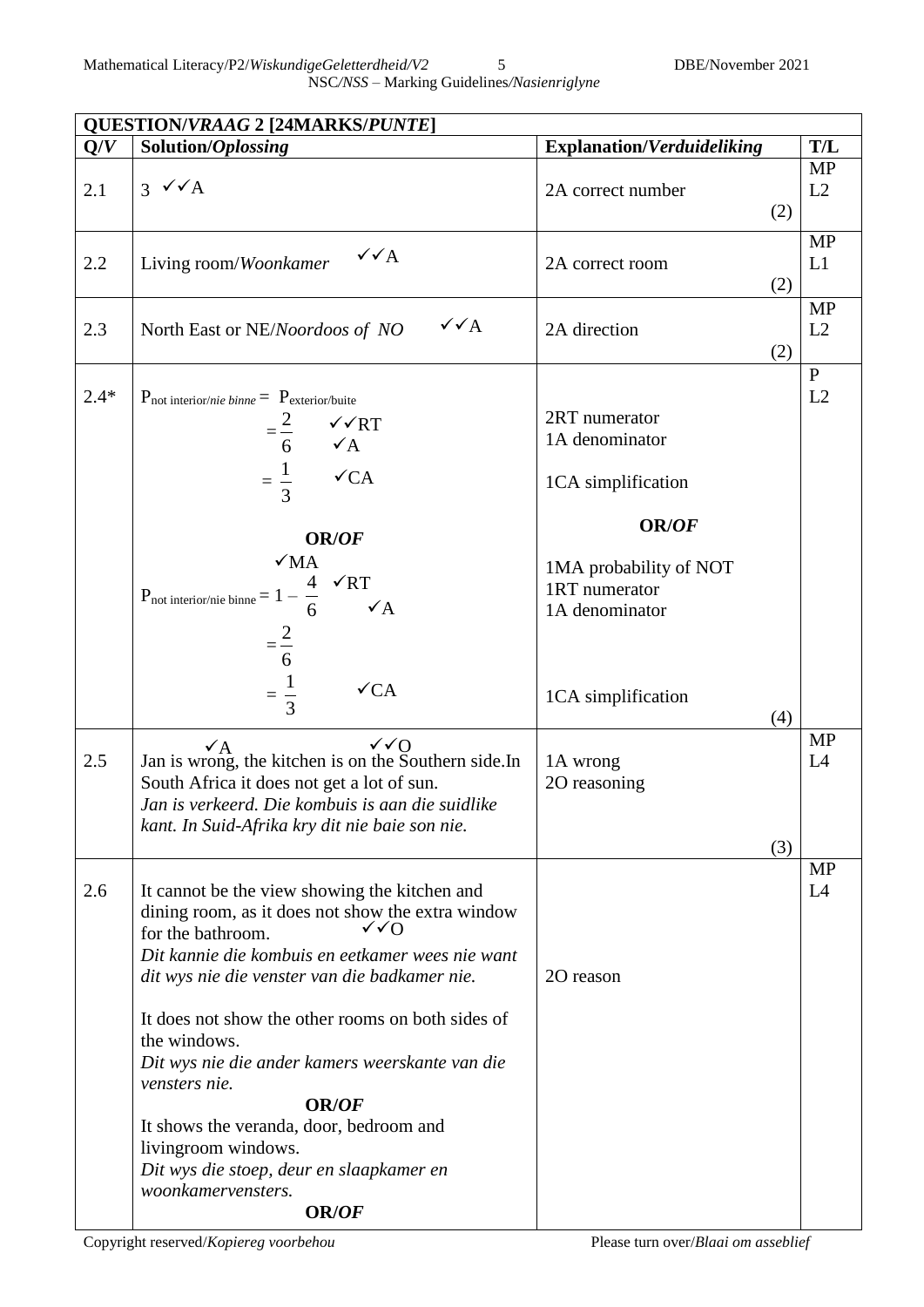NSC*/NSS –* Marking Guidelines*/Nasienriglyne*

| Q/V      | Solution/Oplossing                                                                                                                                                                                                                                                                                                                                                                                                                                                                                                                                                                                                                                                                                                                                                                                                                                                                                                                                                                                                       | <b>Explanation/Verduideliking</b>                                                                                                                 | T/L                         |
|----------|--------------------------------------------------------------------------------------------------------------------------------------------------------------------------------------------------------------------------------------------------------------------------------------------------------------------------------------------------------------------------------------------------------------------------------------------------------------------------------------------------------------------------------------------------------------------------------------------------------------------------------------------------------------------------------------------------------------------------------------------------------------------------------------------------------------------------------------------------------------------------------------------------------------------------------------------------------------------------------------------------------------------------|---------------------------------------------------------------------------------------------------------------------------------------------------|-----------------------------|
|          | OR/OF<br>Because there is no veranda on the side of the kitchen<br>and the picture shows the veranda.<br>Daar is nie 'n stoep aan die kombuis se kant nie en<br>die prent toon 'n stoep<br>OR/OF<br>The drawing shows the SE elevation and the kitchen<br>is on the SW side.<br>Die prent toon die SO aansigen die kombuis is aan<br>die SW kant.<br>OR/OF<br>The windows shown does not look like kitchen<br>windows, they are too big.<br>Die vensters wat aangetoon word lyk nie soos<br>kombuisvensters nie, hulle is te groot<br>OR/OF<br>The drawing represents the front view.<br>Die prent is die vooraansig<br>OR/OF<br>Kitchen should be on the left-hand side with the<br>window and door / The door knob is on the right-<br>hand side and not on the left-hand side of the door<br>adjacent to the kitchen window.<br>Kombuis moet aan die linkerkant met die<br>vensterendeur wees / Die deurknop is aan die<br>regterkant en nie aan die linkerkant van die deur wat<br>grens aan die kombuisvenster nie. | (2)                                                                                                                                               |                             |
| $2.7.1*$ | $10 \text{ mm} : 1000 \text{ mm}$<br>$= 1:100$<br>$\sqrt{CA}$<br>OR/OF<br>$1 \text{ cm} : 100 \text{ cm}$<br>$\sqrt{A}$<br>$= 1:100$<br>$\sqrt{CA}$                                                                                                                                                                                                                                                                                                                                                                                                                                                                                                                                                                                                                                                                                                                                                                                                                                                                      | 1A correct ratio and<br>conversion<br>1CA simplification<br><b>OR/OF</b><br>1A correct ratio and<br>conversion<br>1CA simplification<br>AO<br>(2) | <b>MP</b><br>L2             |
| 2.7.2    | $\checkmark$ A<br>Length on floor plan/Lengte op die vloerplan = $4,4$<br>cm<br>$1 cm = 100 cm$<br>$\sqrt{MCA}$<br>$4,4 \text{ cm} = 4,4 \times 100 \text{ cm}$<br>$= 440$ cm $\checkmark$ CA<br>$= 4.4 \text{ m}$<br>$\checkmark C$<br>OR/OF                                                                                                                                                                                                                                                                                                                                                                                                                                                                                                                                                                                                                                                                                                                                                                            | CA from 2.7.1<br>1A correct measurement<br>1MCA using the scale<br>1CA simplification<br>1C conversion<br>Accept 4,3 m to 4,5 m                   | <b>MP</b><br>L <sub>3</sub> |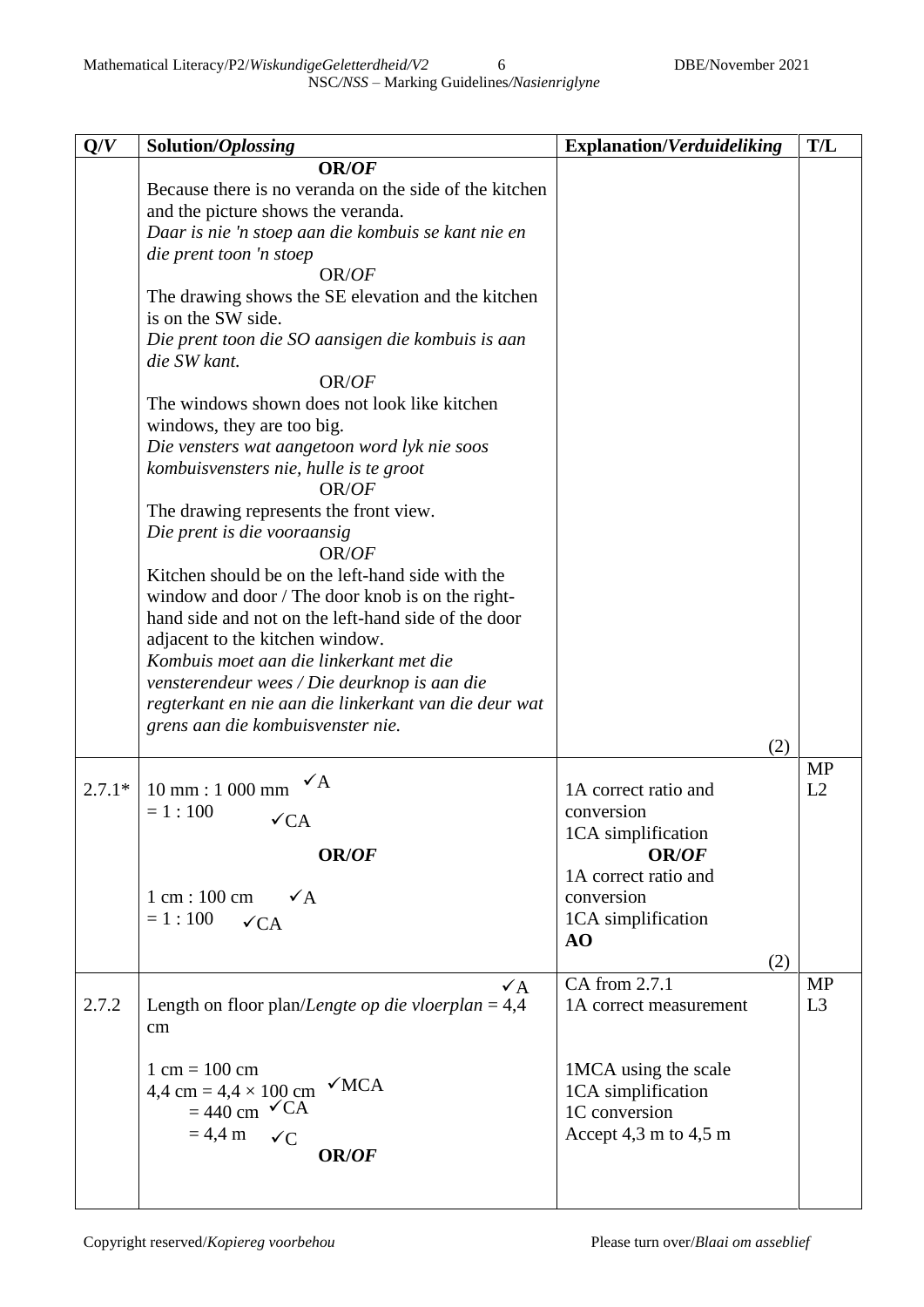| Q/V   | Solution/Oplossing                                                                                                                   | <b>Explanation/Verduideliking</b>                                                            | T/L             |
|-------|--------------------------------------------------------------------------------------------------------------------------------------|----------------------------------------------------------------------------------------------|-----------------|
|       | 1 cm is 1 000 mm<br>$\mathcal{A}$<br>$\sqrt{MCA}$<br>$4,4$ cm is 4 400 mm<br>$\checkmark$ CA<br>4 400 mm = 4,4 m $\checkmark C$      | 1A correct measurement<br>1MCA using the scale<br>1CA simplification<br>1C conversion        |                 |
|       | OR/OF                                                                                                                                | <b>OR/OF</b>                                                                                 |                 |
|       | $1cm:1000$ mm $\checkmark$ MCA<br>$1cm:1 m \quad \checkmark C$<br>$\sqrt{A}$<br>$4,4$ cm : 4,4 m $\checkmark$ CA                     | 1MCA using the scale<br>1C conversion<br>1A correct measurement<br>1CA simplification<br>(4) |                 |
| 2.7.3 | Jan is correct.                                                                                                                      | 1A opinion                                                                                   | <b>MP</b><br>L4 |
|       | $\sqrt{Q}$<br>When a photocopy is made the size of the plan may<br>change while the number scale remains the same.<br>Jan is korrek. | 20 verification                                                                              |                 |
|       | Wanneer jy 'n fotostaat maak, kan die grootte van die<br>plan verander en die getalskaal bly dieselfde                               | (3)                                                                                          |                 |
|       |                                                                                                                                      | [24]                                                                                         |                 |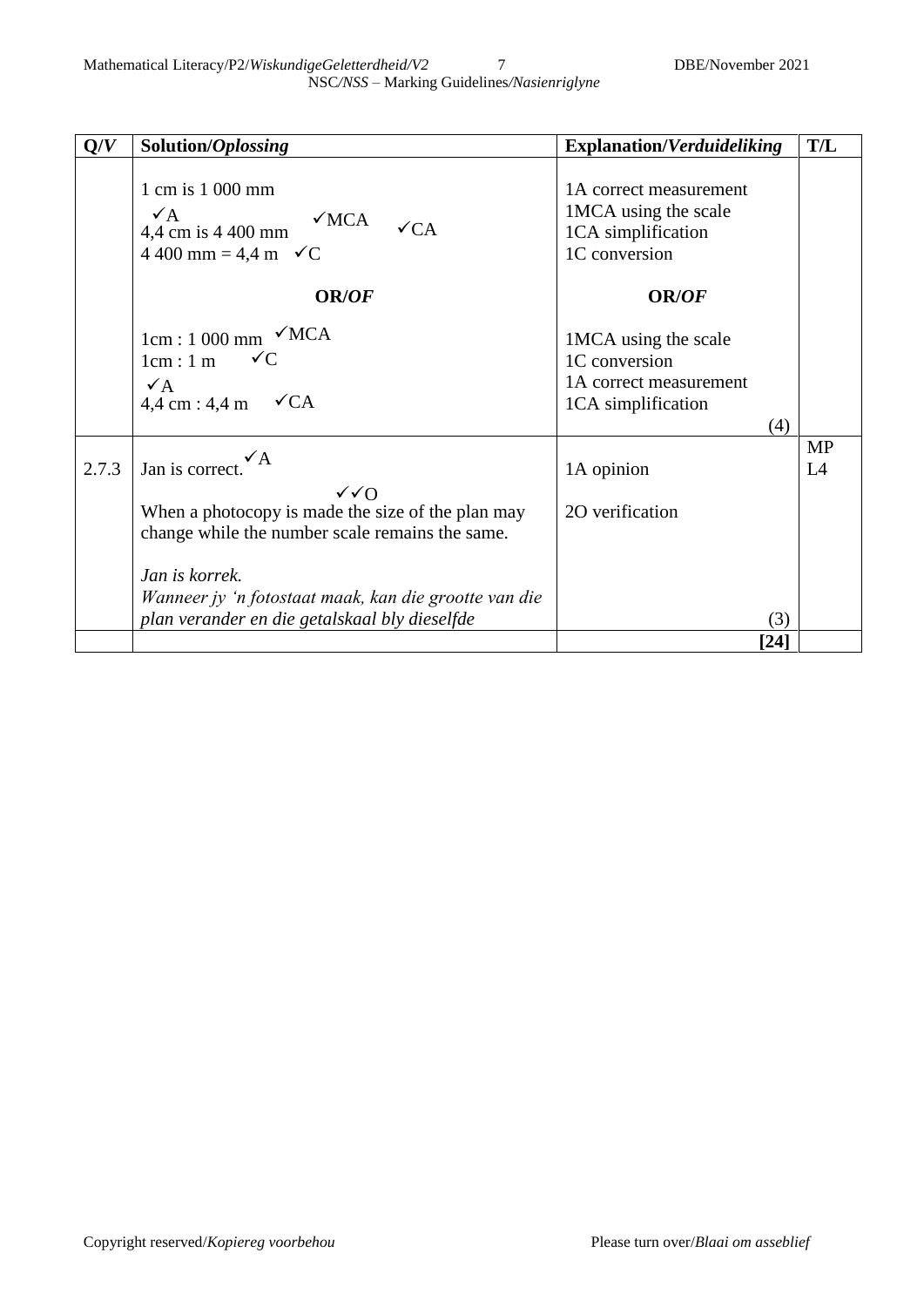Mathematical Literacy/P2/*WiskundigeGeletterdheid/V2* 8 DBE/November 2021 NSC*/NSS –* Marking Guidelines*/Nasienriglyne*

|          | <b>QUESTION/VRAAG 3 [35 MARKS/PUNTE]</b>                                                                                                                                                                     |                                                                                           |                     |
|----------|--------------------------------------------------------------------------------------------------------------------------------------------------------------------------------------------------------------|-------------------------------------------------------------------------------------------|---------------------|
| Q/V      | Solution/Oplossing                                                                                                                                                                                           | <b>Explanation/Verduideliking</b>                                                         | <b>T/L</b>          |
| 3.1.1    | $\sqrt{RT}$<br>$\sqrt{MA}$<br>$A = 162$ cm + 1,5 cm + 1,5 cm<br>$= 162$ cm + (1,5 cm $\times$ 2)                                                                                                             | 1RT inside length<br>1MA adding both sides                                                | M<br>L1             |
|          | $= 165$ cm<br>$\checkmark$ CA                                                                                                                                                                                | 1CA simplification<br>(3)                                                                 |                     |
| $3.1.2*$ | $\sqrt{RT}$<br>$\sqrt{MA}$<br>$B = 80$ cm $- (40$ cm $+ 4.5$ cm $+ 1.5$ cm $+ 1.5$ cm)<br>$=$ 32,5 cm $\checkmark$ CA                                                                                        | 1RT both heights<br>1MA subtracting<br>1CA simplification<br>(3)                          | M<br>L1             |
| 3.2      | $\sqrt{RT}$<br>31,496 inches/ <i>duim</i> = 80 cm                                                                                                                                                            | 1RTheight 80 cm                                                                           | M<br>L2             |
|          | 1 inch/ <i>duim</i> = $\frac{80}{31,496}$ cm<br>$\sqrt{MA}$                                                                                                                                                  | 1MA dividing by 31,496                                                                    |                     |
|          | $\sqrt{A}$<br>$= 2,54$ cm                                                                                                                                                                                    | 1A simplification<br>(3)                                                                  |                     |
| 3.3.1    | Area of a rectangle = length $\times$ width<br>Opp van 'n reghoek = lengte $\times$ breedte<br>$= 165$ cm $\times 80$ cm $\checkmark$ MCA                                                                    | CA from 3.1.1<br>1MCA substitution                                                        | M<br>L2             |
|          | $= 13200 \text{ cm}^2$ $\checkmark$ CA                                                                                                                                                                       | 1CA simplification<br>(2)                                                                 |                     |
| $3.3.2*$ | Area of a rectangle = $13\ 200\ \text{cm}^2$<br>$=\frac{13200}{(100)^2}$ m <sup>2</sup><br>or Area<br>$\sqrt{MCA}$<br>$= 1,65 \times 0,8$<br>$= 1,32 \text{ m}^2 \quad \checkmark$ CA<br>$=1,32 \text{ m}^2$ | CA from 3.3.1<br>1MCA dividing by $100^2$ or $10\,000$<br>1CA simplification<br>AO<br>(2) | M<br>L2             |
| 3.3.3    | 1 l covers/bedek 6,9 m <sup>2</sup><br>$n \ell$ covers/bedek 1,32 m <sup>2</sup><br>$n = \frac{1,32}{6,9}$ VMA<br>$= 0,1913 \ell \quad \checkmark$ CA                                                        | CA from 3.3.2<br>1MA dividing by 6,9<br>1CA simplification                                | M<br>L <sub>3</sub> |
|          | To paint three coats/ Om drie lae te verf<br>$\sqrt{MA}$<br>$0,1913 \ell \times 3 = 0,57 \ell \quad \checkmark{CA}$<br>$\sqrt{R}$                                                                            | 1MA multiplying with 3<br>1CA simplification<br>1R rounding                               |                     |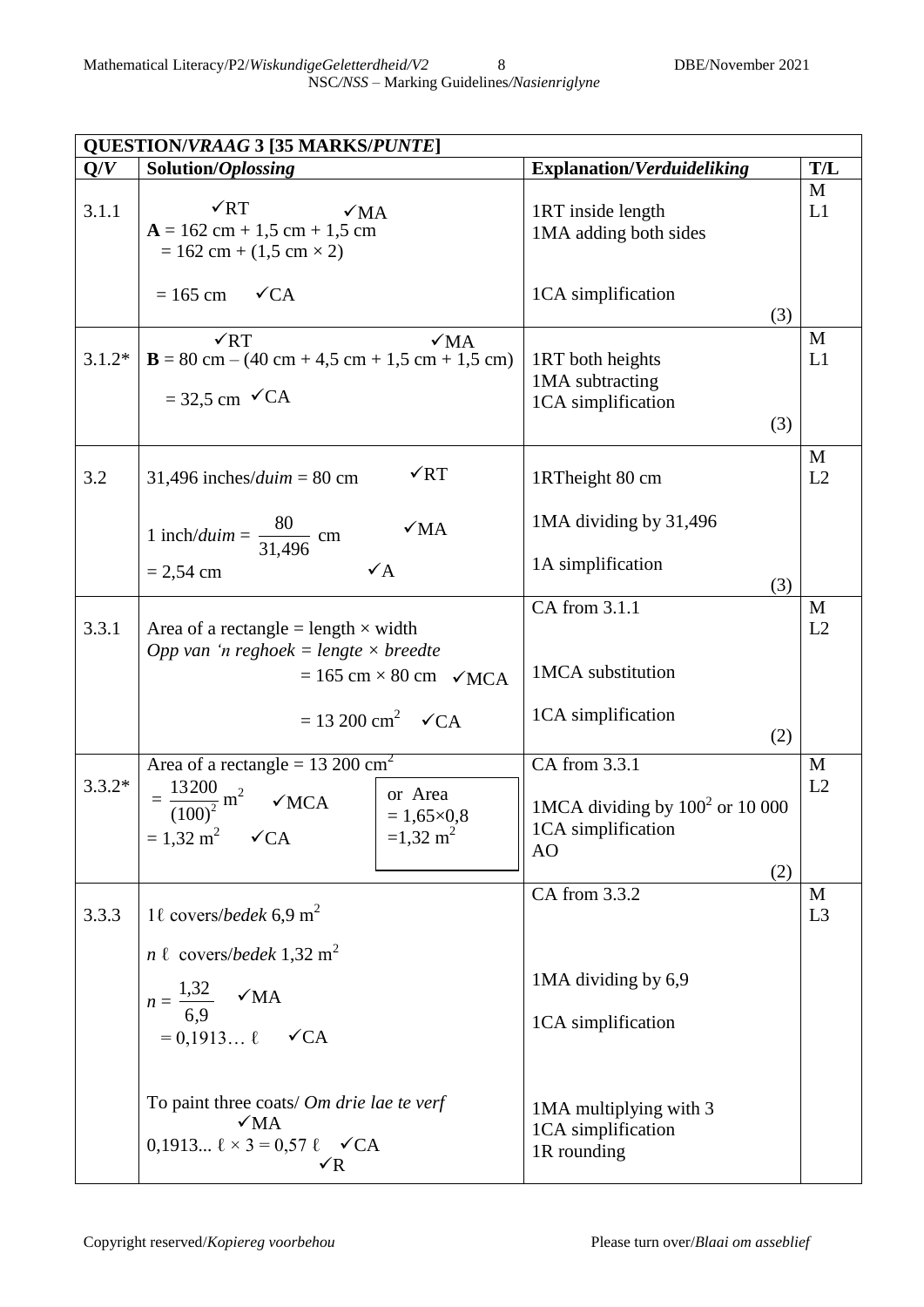Mathematical Literacy/P2/*WiskundigeGeletterdheid/V2* 9 DBE/November 2021

| Q/V   | Solution/Oplossing                                                                       | <b>Explanation/Verduideliking</b>         | T/L |
|-------|------------------------------------------------------------------------------------------|-------------------------------------------|-----|
|       | OR/OF                                                                                    |                                           |     |
|       | Total area to cover / Totale oppervlakte om te dek                                       |                                           |     |
|       | $\sqrt{MA}$                                                                              | 1MA multiplying with 3                    |     |
|       | $= 1,32 \text{ m}^2 \times 3 = 3,96 \text{ m}^2$ $\checkmark$ CA                         | 1CA simplification                        |     |
|       | 1 $\ell$ covers/bedek 6,9 m <sup>2</sup>                                                 |                                           |     |
|       | x $\ell$ covers /bedek 3,96 m <sup>2</sup>                                               |                                           |     |
|       |                                                                                          | 1MA dividing by 6,9<br>1CA simplification |     |
|       | $x = \frac{3.96}{6.9} = 0.57 \frac{\sqrt{CA}}{C}$                                        | 1R rounding                               |     |
|       |                                                                                          |                                           |     |
|       | <b>OR/OF</b>                                                                             |                                           |     |
|       | Paint needed/Verfbenodig                                                                 | OR/OF                                     |     |
|       | $\sqrt{MA}$                                                                              | 1MA dividing by 6,9                       |     |
|       | = $\frac{1,32\times2}{6,9}$ $\ell$ + $\frac{1,32}{6,9}$ $\ell$ $\blacktriangleright$ VMA | 1MA adding the 2 coats and 1              |     |
|       | $\checkmark$ CA $\checkmark$ CA                                                          | 1CA simplification                        |     |
|       | $= 0,38 \ell + 0,19 \ell$                                                                | 1CA simplification<br>1R rounding         |     |
|       | $= 0.57 \ell$ $\checkmark$                                                               |                                           |     |
|       | <b>OR/OF</b>                                                                             | <b>OR/OF</b>                              |     |
|       | Total area to cover / Totale oppervlakte om te dek                                       |                                           |     |
|       | $\simeq 1,32 \text{ m}^2 \times 3 = 3,96 \text{ m}^2$                                    | 1MA multiplying with 3                    |     |
|       |                                                                                          | 1CA simplification                        |     |
|       | Spread rate/ Spreikoers = $\frac{1\ell}{6.9m^2}$ $\checkmark$ MA                         | 1MA dividing by 6,9                       |     |
|       | $= 0.144 \; \ell/m^2$                                                                    |                                           |     |
|       | Total amount of litres / Totale aantal liters                                            |                                           |     |
|       | $= 0,144 \times 3,96$ $\checkmark$ CA                                                    | 1CA simplification<br>1R rounding         |     |
|       | $= 0.57 \ell \quad \sqrt{R}$                                                             |                                           |     |
|       | OR/OF                                                                                    | OR/OF                                     |     |
|       | Spread rate/ Spreikoers = $\frac{1\ell}{6.9m^2}$<br>$\sqrt{MA}$                          | 1MA dividing by 6,9                       |     |
|       | $= 0.144 \; \ell/m^2$                                                                    |                                           |     |
|       | Paint needed for 1 coat/ Verf nodig vir 1 laag                                           |                                           |     |
|       | $== 0,144 \times 1,32 = 0,19$<br>$\sqrt{CA}$                                             | 1CA simplification                        |     |
|       | Paint needed for 3 coats/ Verf nodig vir 3 lae                                           |                                           |     |
|       | $\sqrt{MA}$                                                                              | 1MA multiplying with 3                    |     |
|       | $= 0.19 \times 3$ $\checkmark$ CA<br>$= 0.57 \; \ell$                                    | 1CA simplification<br>1R rounding         |     |
|       | $\sqrt{R}$                                                                               | (5)                                       |     |
|       |                                                                                          |                                           | M   |
| 3.3.4 | $0,57 \ell \times 1000$<br>$\sqrt{MCA}$                                                  | 1MCA (from Q3.3.3 multiply                | L4  |
|       | $= 570$ ml $\checkmark$ CA                                                               | by $1\,000$<br>1CA simplification         |     |
|       | Not valid<br>$\sqrt{O}$                                                                  |                                           |     |
|       | Nie geldig nie                                                                           | 1O verification                           |     |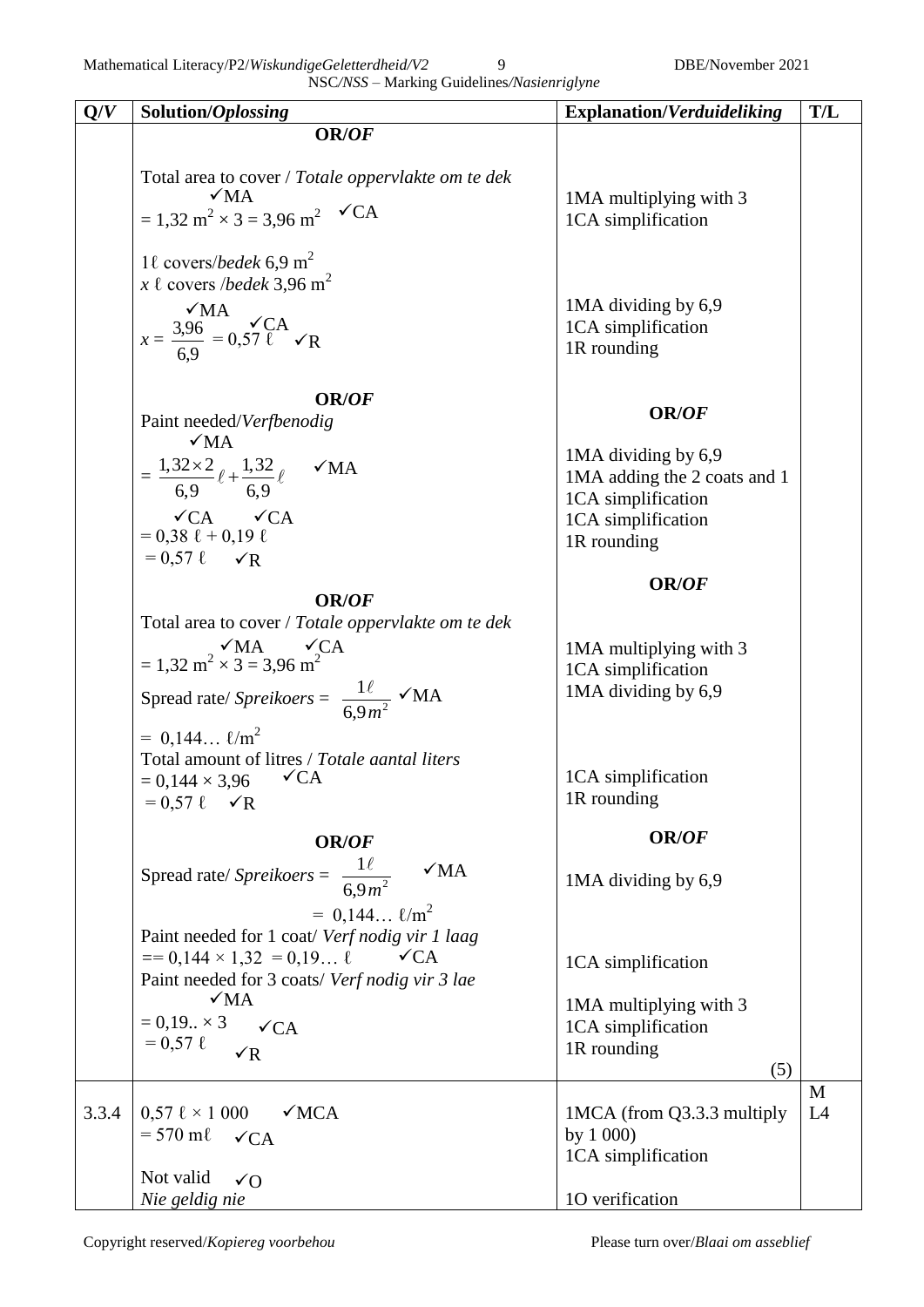Mathematical Literacy/P2/*WiskundigeGeletterdheid/V2* 10 DBE/November 2021 NSC*/NSS –* Marking Guidelines*/Nasienriglyne*

| Q/V      | Solution/Oplossing                                                                                              | <b>Explanation/Verduideliking</b>           | T/L     |
|----------|-----------------------------------------------------------------------------------------------------------------|---------------------------------------------|---------|
|          | OR/OF<br>500 m $\ell \div 1$ 000 $\checkmark$ MCA                                                               | <b>OR/OF</b><br>1MCA (from Q3.3.3dividingby |         |
|          | $= 0.5 \ell$ less than $0.57\ell\checkmark$ CA                                                                  | 1000<br>1CA simplification                  |         |
|          | $\sqrt{0}$<br>Tsidi's statement is invalid                                                                      | 10 verification                             |         |
|          | <b>OR/OF</b>                                                                                                    | <b>OR/OF</b>                                |         |
|          | 1 $\ell$ covers/bedek 6,9 m <sup>2</sup>                                                                        |                                             |         |
|          | 500 ml covers/bedek $\frac{6,9}{2}$ = 3,45 m <sup>2</sup><br>$\sqrt{MCA}$                                       | 1MCAarea                                    |         |
|          | $\sqrt{CA}$<br>Area to paint / <i>Opp om te verf</i> = 1,32 m <sup>2</sup> $\times$ 3 = 3,96<br>m <sup>2</sup>  | 1CA simplification                          |         |
|          | $\sqrt{O}$<br>The paint is not enough / invalid<br>Die verfis nie genoeg / nie geldig                           | 10 verification                             |         |
|          | <b>OR/OF</b>                                                                                                    | <b>OR/OF</b>                                |         |
|          | Coverage per coat/Dekking per laag<br>$=\frac{500 m\ell}{3}=\frac{0.5 \ell}{3}=0.166$<br>$\sqrt{MCA}$           | 1MCAdividing                                |         |
|          | Coverage / <i>Dekking</i> = $0,166 \times 6,9$<br>= $1,15$ m <sup>2</sup><br>$\sqrt{CA}$                        | 1CA simplification                          |         |
|          | 1,32 $m2$ needs to be covered per coat/moet per laag<br>gedek word.<br>$\sqrt{O}$<br>Not valid / Nie geldig nie | 10 verification<br>(3)                      |         |
| $3.4.1*$ | Number of boxes/ Getal bokse                                                                                    |                                             | M<br>L2 |
|          | 162cm<br>$\sqrt{MA}$<br>34,5cm<br>$\sqrt{C}$                                                                    | 1MA dividing<br>1C conversion               | #       |
|          | $\checkmark$ CA<br>$= 4,695$                                                                                    | 1CA simplification                          |         |
|          | $\therefore$ 4 boxes $\checkmark$ R                                                                             | 1R rounding down                            |         |
|          | <b>OR/OF</b>                                                                                                    | <b>OR/OF</b>                                |         |
|          | Number of boxes/ Getal bokse                                                                                    |                                             |         |
|          | 1620 $mm \checkmark C$<br>$\sqrt{MA}$<br>$345$ mm                                                               | 1C conversion<br>1MA dividing               |         |
|          | $= 4,695$ $\checkmark$ CA                                                                                       | 1CA simplification                          |         |
|          | $\therefore$ 4 boxes $\checkmark$ R                                                                             | 1R rounding down<br>(4)                     |         |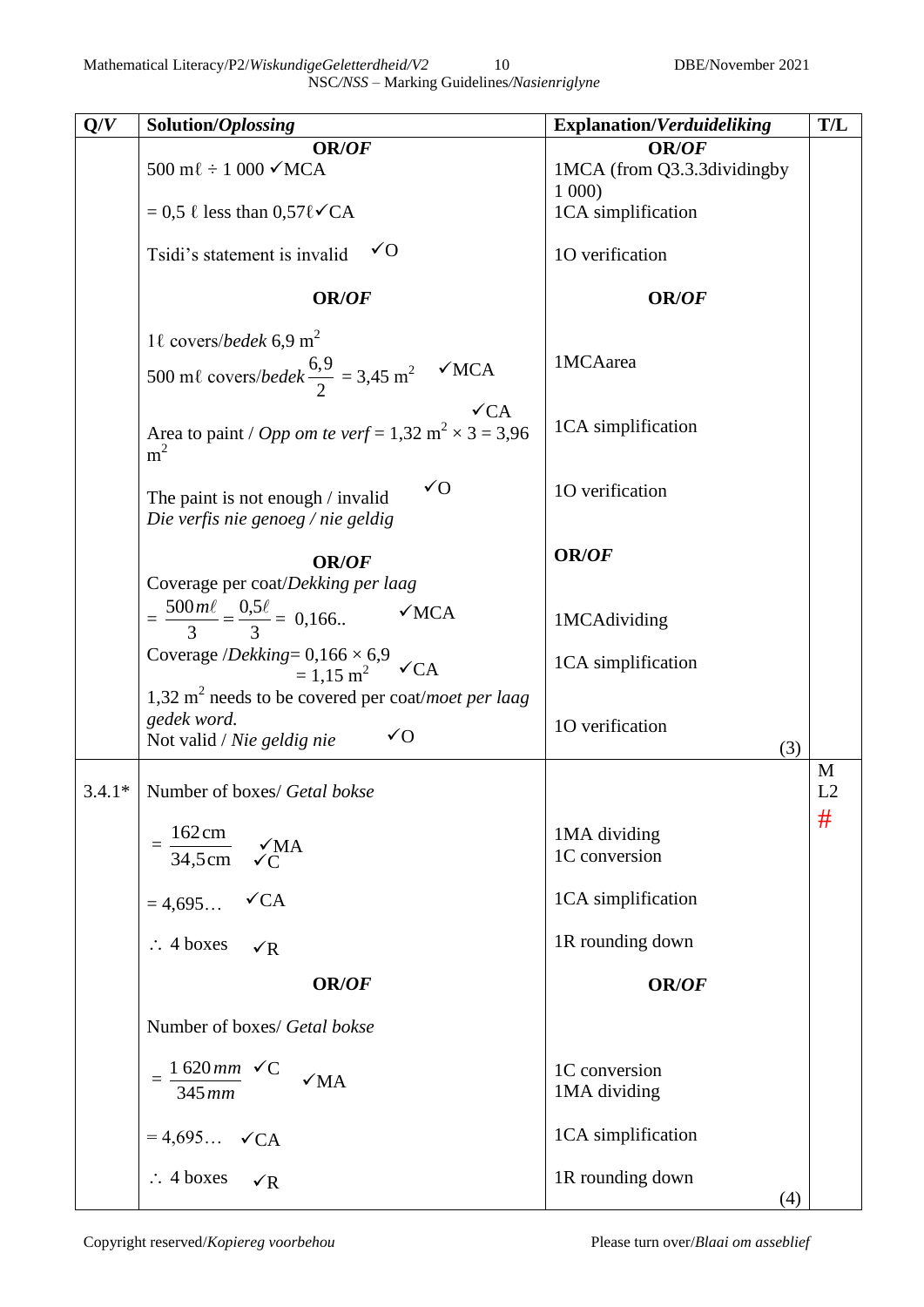| Q/V   | Solution/Oplossing                                                                                                                                                                                                                                                                                                                                                                                                                                                                                                                                                                   | <b>Explanation/Verduideliking</b>                                  | T/L                |
|-------|--------------------------------------------------------------------------------------------------------------------------------------------------------------------------------------------------------------------------------------------------------------------------------------------------------------------------------------------------------------------------------------------------------------------------------------------------------------------------------------------------------------------------------------------------------------------------------------|--------------------------------------------------------------------|--------------------|
| 3.4.2 | Number of single files/ Getal enkel lêers<br>162cm<br>$\sqrt{MA}$<br>8,1cm<br>$\checkmark$ A<br>$= 20$                                                                                                                                                                                                                                                                                                                                                                                                                                                                               | CA number of boxes from 3.4.1<br>1MA dividing<br>1A simplification | M<br>L3            |
|       | Number of files in boxes / Getal lêers in 'n boks<br>$= 4 \times 4$ $\sqrt{RT}$<br>$= 16 \quad \checkmark$ CA<br>Difference in the number of files/ <i>Verskil in getal</i><br>lêers                                                                                                                                                                                                                                                                                                                                                                                                 | 1RT number of files in a box<br>1CA simplification                 |                    |
|       | $= 20 - 16$<br>$\checkmark$ CA<br>$=4$                                                                                                                                                                                                                                                                                                                                                                                                                                                                                                                                               | 1CA difference in files<br>(5)                                     |                    |
| 3.4.3 | Neater storage/ Netjieser berging<br>$\sqrt{Q}$<br><b>OR/OF</b><br>Files stand up straight/Die lêers staan regop<br><b>OR/OF</b><br>Prevents dust on documents in the files/ Verhoed dat<br>stof op die dokumente in die lêers kom.<br><b>OR/OF</b><br>It is easier to separate the files accordingly. Dit is<br>makliker om haar lêers te verdeel<br><b>OR/OF</b><br>To categorise /organise her files/Dit is om haar lêers<br>te katagoriseer /organiseer<br><b>OR/OF</b><br>Prevent files from breaking/damage/protect files<br>Verhoed dat lêers breek of beskadig/beskerm lêers | 20 reason<br>(2)                                                   | M<br>L4            |
| 3.4.4 | $P = \frac{1}{16} \times 100\%$<br>$\sqrt{MCA}$                                                                                                                                                                                                                                                                                                                                                                                                                                                                                                                                      | CA denominator from 3.4.2<br>1A numerator<br>1MCA denominator      | $\mathbf{P}$<br>L2 |
|       | $\sqrt{CA}$<br>$= 6,25%$                                                                                                                                                                                                                                                                                                                                                                                                                                                                                                                                                             | 1CA simplification<br>(3)<br>$[35]$                                |                    |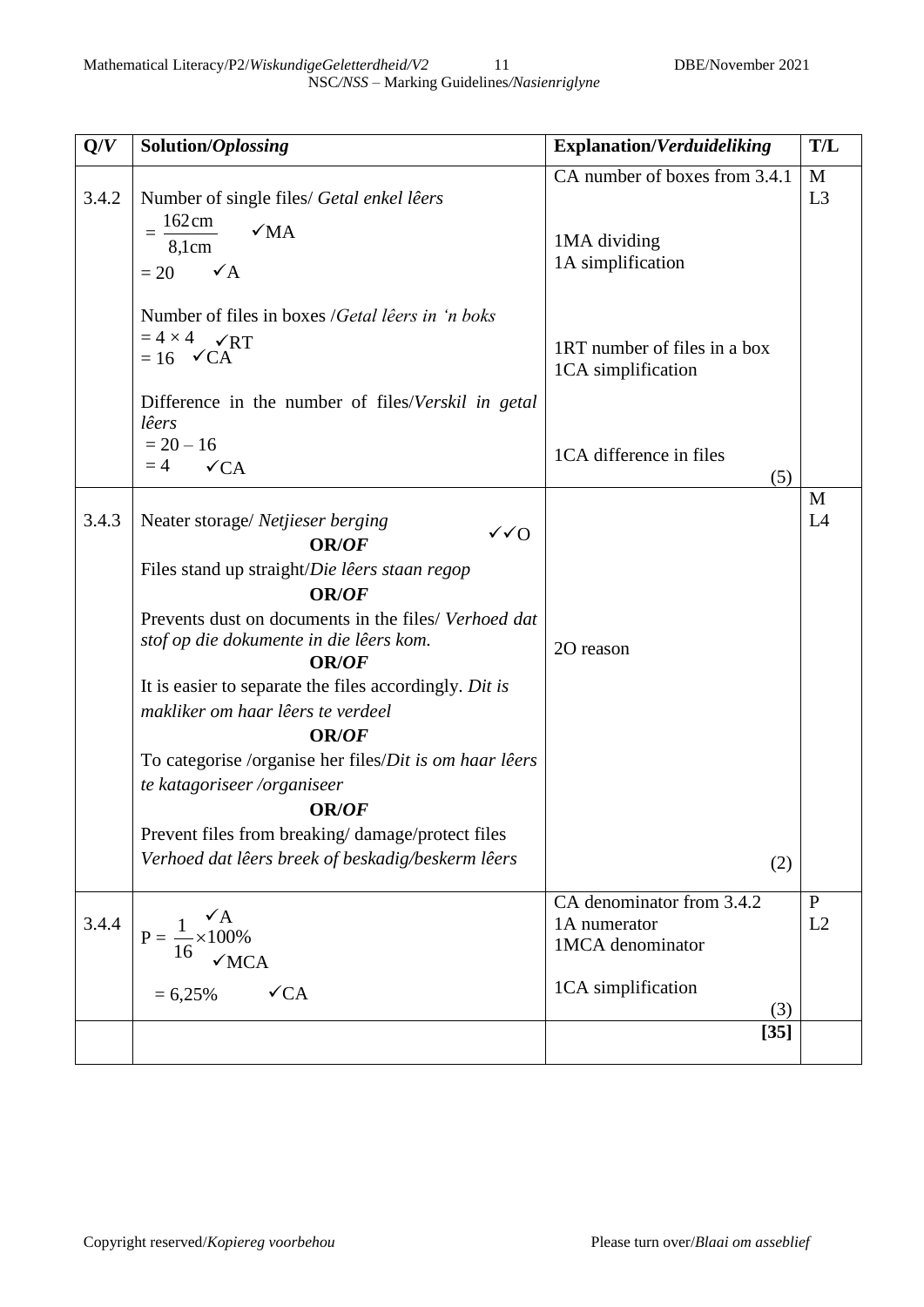Mathematical Literacy/P2/*WiskundigeGeletterdheid/V2* 12 DBE/November 2021 NSC*/NSS –* Marking Guidelines*/Nasienriglyne*

 $\overline{\phantom{a}}$ 

|       | <b>QUESTION/VRAAG 4 [33 MARKS/PUNTE]</b>                                                                                                                                                                                                                                                                                                                                                                 |                                                                                                                             |                    |
|-------|----------------------------------------------------------------------------------------------------------------------------------------------------------------------------------------------------------------------------------------------------------------------------------------------------------------------------------------------------------------------------------------------------------|-----------------------------------------------------------------------------------------------------------------------------|--------------------|
| Q/V   | Solution/Oplossing                                                                                                                                                                                                                                                                                                                                                                                       | <b>Explanation/Verduideliking</b>                                                                                           | T&L                |
| 4.1.1 | $\checkmark\checkmark$ A<br>Perennial garden bed./Meerjarige tuinbeddings<br><b>OR/OF</b><br>Compost / Kompos                                                                                                                                                                                                                                                                                            | 2A correct feature<br>(2)                                                                                                   | <b>MP</b><br>L2    |
| 4.1.2 | Water is scarce/Water is skaars<br><b>OR/OF</b><br>Rain water is free compared to tap water<br>$\sqrt{Q}$<br>Reënwater is gratis invergelyking met kraanwater<br>OR/OF<br>Pay less water bills/Betaal minder vir water<br><b>OR/OF</b><br>Water storage/om water te stoor<br><b>OR/OF</b><br>To save water for future use<br>Om water te spaar vir toekomstige gebruik<br>OR/OF<br>To harvest rain water | 2A Reason                                                                                                                   | <b>MP</b><br>L4    |
|       | Om reënwater op te gaar                                                                                                                                                                                                                                                                                                                                                                                  | (2)                                                                                                                         |                    |
| 4.1.3 | √O<br>Greenhouseroof/gutters / Kweekhuis dak/geute<br><b>OR/OF</b><br>Livestock Barnroof/ gutters / Veestoor dak/geute VO<br><b>OR/OF</b><br>Solar greenhouseroof / gutters/ Sonkrag kweekhuis                                                                                                                                                                                                           | 1A correct structure<br>1A 2nd correct structure<br>Accept roof and gutter /pipe<br>full marks<br>(Any 2 structures)<br>(2) | <b>MP</b><br>L4    |
| 4.1.4 | $\sqrt{RT}$<br>$\sqrt{RT}$<br>Area/ <i>Oppervlakte</i> = $\frac{1}{2}$ × 17,024 m × 19,5 m<br>$= 165,984 \text{ m}^2 \quad \checkmark$ CA                                                                                                                                                                                                                                                                | 1RT correct height<br>1RTcorrect base<br>1CAarea of a triangle<br><b>NPR</b><br>(3)                                         | $\mathbf{M}$<br>L2 |
| 4.1.5 | $\sqrt{MA}$<br>Option/ <i>Opsie</i> A = R1 154 $\times$ 2<br>$\sqrt{CA}$<br>$= R2 308$<br>$\sqrt{MA}$<br>Option/ <i>Opsie</i> B = R127,30 $\times$ 19<br>$\checkmark$ CA<br>$=$ R2 418,70                                                                                                                                                                                                                | 1MA multiply by 2<br>1CA option A cost<br>1MA multiply by 19<br>1CA option B cost                                           | MF<br>L4           |
|       | Option A. $\checkmark$ O<br>Opsie A.                                                                                                                                                                                                                                                                                                                                                                     | 10 best option<br>(5)                                                                                                       |                    |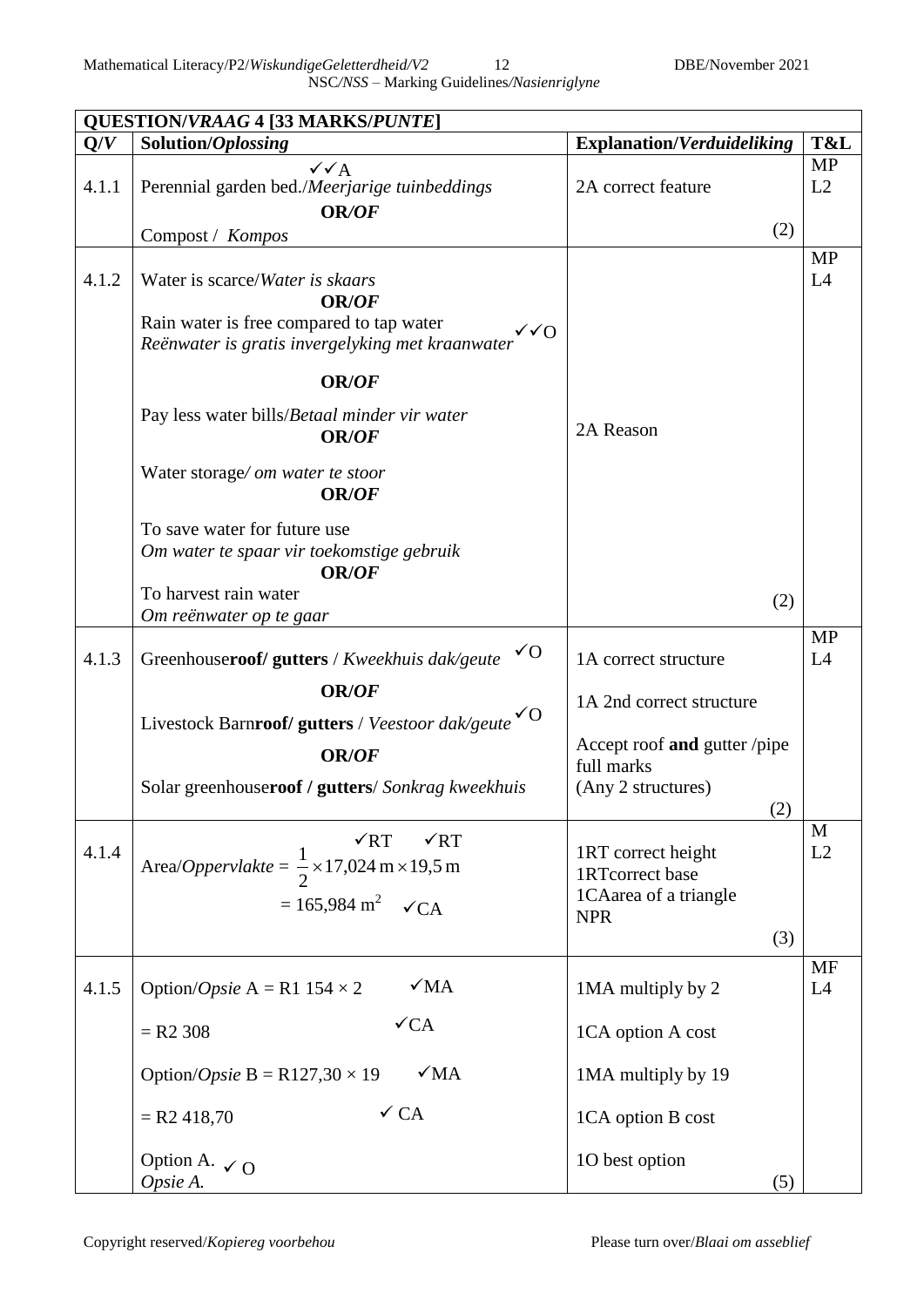| Q/V      | Solution/Oplossing                                                                                                                        | <b>Explanation/Verduideliking</b>                            | T&L                 |
|----------|-------------------------------------------------------------------------------------------------------------------------------------------|--------------------------------------------------------------|---------------------|
| 4.2      | Volume = $3,142 \times r^2 \times \text{height}/\text{hoogte}$<br>$\sqrt{\text{SF}}$<br>5000 $\tilde{l} = 3.142 \times r^2 \times 220$ cm | 1SF substituting 5000                                        | M<br>L <sub>3</sub> |
|          | $\sqrt{C}$<br>5000 000 = 691,24 $\times r^2$                                                                                              | 1C converting $\ell$ to cm <sup>3</sup>                      |                     |
|          | $\frac{5000000}{691,24}$ = $r^2$ $\checkmark$ M                                                                                           | 1M dividing by 691,24                                        |                     |
|          | 7233,377698 = $r^2$ $\checkmark$ S                                                                                                        | 1S simplification                                            |                     |
|          | $\sqrt{7233,377698}$ = r $\checkmark$ M                                                                                                   | 1M finding square root                                       |                     |
|          | $85,05 \text{ cm} = r \checkmark CA$                                                                                                      | 1CA radius value<br><b>NPR</b><br>(6)                        |                     |
| $4.3.1*$ | $18:42 \quad \checkmark$ A                                                                                                                | 1A correct order and values                                  | <b>MP</b><br>L1     |
|          | $= 3:7 \quad \checkmark$ CA                                                                                                               | 1CA only if one value is<br>correct or reversed order<br>(2) |                     |
| 4.3.2    | $\sqrt{MA}$<br>Height/hoogte = $\frac{42^{\circ}}{12^{\circ}}$ = 3,5 feet/voet                                                            | 1MA converting to feet                                       | M<br>L2             |
|          | 3,28084 feet/ <i>voet</i> = 1 000 mm<br>:.3,5 feet/voet = $\frac{3,5}{3,28084} \times 1000$<br>$\sqrt{C}$                                 | 1C converting to mm                                          |                     |
|          | $\sqrt{CA}$<br>$= 1066,799$ mm                                                                                                            | 1CA simplification                                           |                     |
|          | OR/OF<br>3, 28084feet = $1000$ mm                                                                                                         | OR/OF                                                        |                     |
|          | 1 foot $= n$<br>$\sqrt{MA}$<br>$n = 304,79999$ mm<br>$1$ foot = 12 inches                                                                 | 1MA converting to feet                                       |                     |
|          | Then 12 inches = $304,79999$ mm<br>304,79999mm<br>$1$ inch $=$<br>$\checkmark C$<br>12<br>$= 25,39999$ mm                                 | 1C converting to mm                                          |                     |
|          | Therefore 42 inches = $42 \times 25,39999$ mm<br>$= 1066, 7999$ mm<br>$\sqrt{CA}$<br>$= 1066, 8 \text{ mm}$                               | 1CA simplification<br><b>NPR</b><br>(3)                      |                     |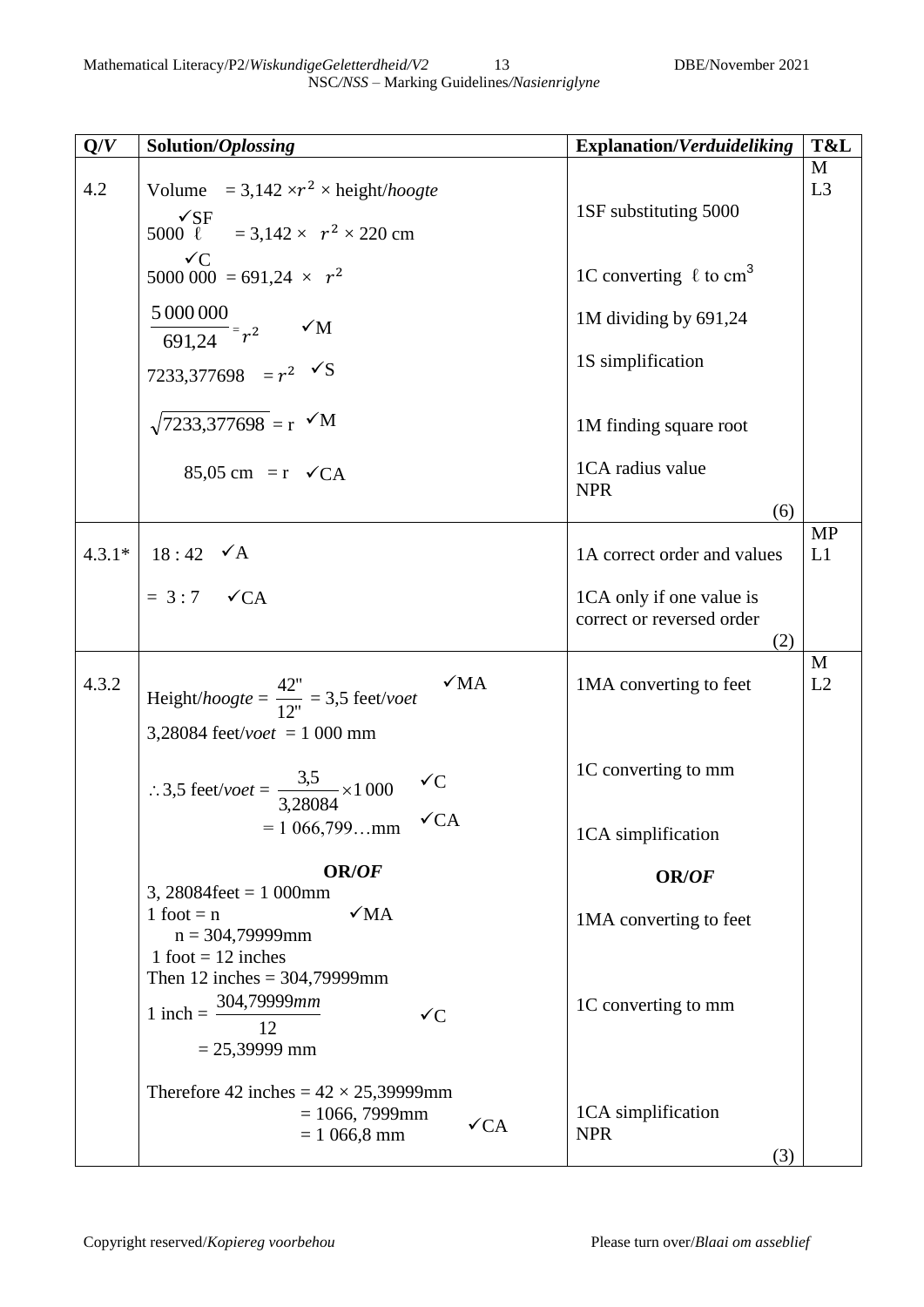| Q/V      | Solution/Oplossing                                                                                                                                                                                                                                                   | <b>Explanation/Verduideliking</b>                                         | T&L             |
|----------|----------------------------------------------------------------------------------------------------------------------------------------------------------------------------------------------------------------------------------------------------------------------|---------------------------------------------------------------------------|-----------------|
| 4.3.3    | $(a)$ iii<br>$\sqrt{A}$                                                                                                                                                                                                                                              |                                                                           | <b>MP</b><br>L1 |
|          | $\checkmark$ A<br>$(b)$ i                                                                                                                                                                                                                                            | 3A correct Roman numeral                                                  |                 |
|          | $\checkmark$ A<br>$(c)$ ii                                                                                                                                                                                                                                           | (3)                                                                       |                 |
| 4.3.4    | Q<br>$\sqrt{\sqrt{A}}$                                                                                                                                                                                                                                               | 2A correct letter<br>(2)                                                  | <b>MP</b><br>L1 |
| $4.3.5*$ | $\sqrt{\sqrt{A}}$<br>The notch labelled S is placed against B and the notch<br>labelled R is placed against C<br>$\checkmark$ A<br>Die sitplek word bo-op die kantspanstukke geplaas<br>Die uitkeping S word op B geplaas en die uitkeping R<br>word teen C geplaas. | 2A mentioning the position<br>of the 1st notche<br>1A second notch<br>(3) | <b>MP</b><br>L4 |
|          |                                                                                                                                                                                                                                                                      | [33]                                                                      |                 |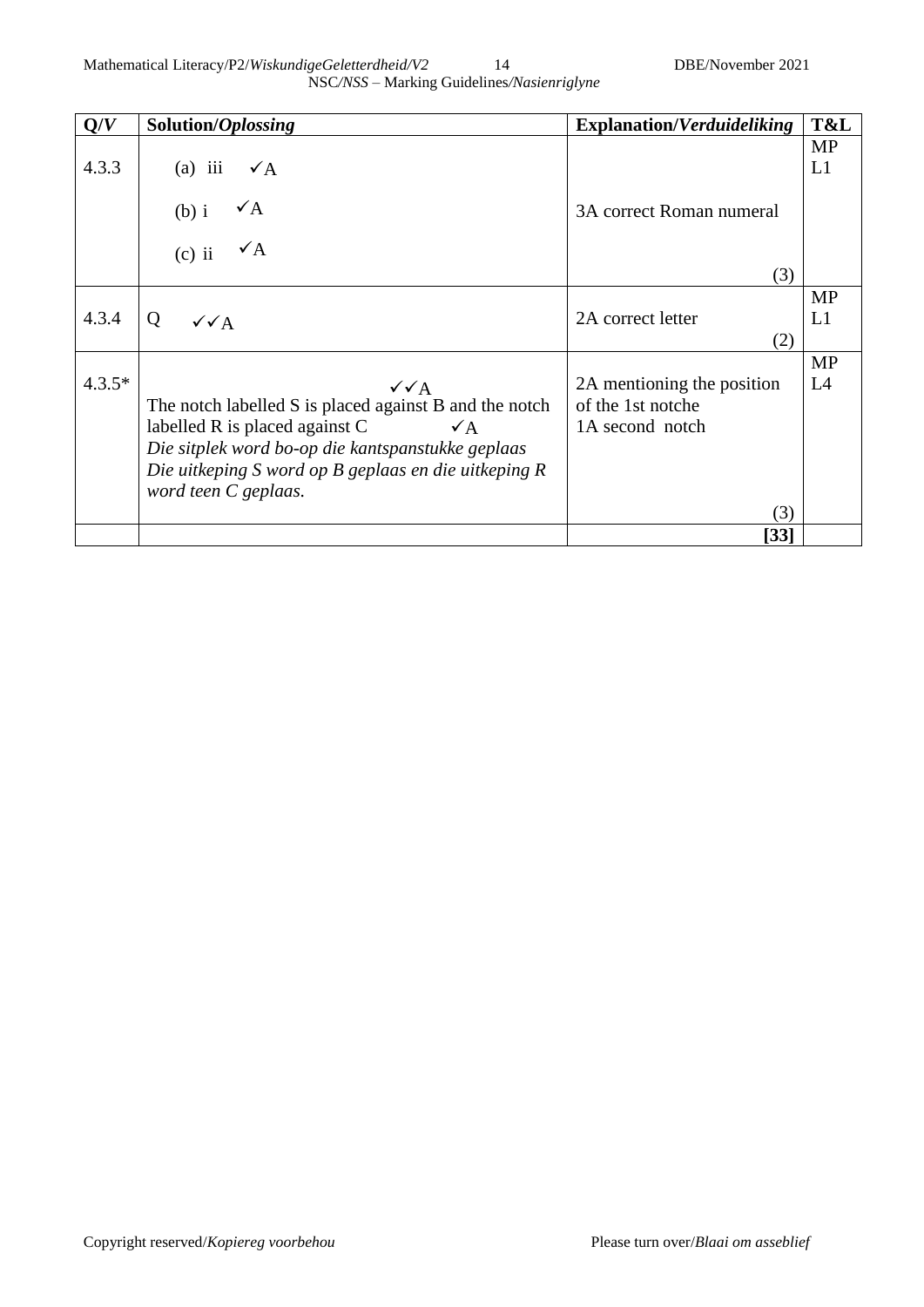|                 | <b>QUESTION/VRAAG 5 [29MARKS/PUNTE]</b>                                                                                                                   |                                                                     |                 |  |  |  |
|-----------------|-----------------------------------------------------------------------------------------------------------------------------------------------------------|---------------------------------------------------------------------|-----------------|--|--|--|
| Q/V             | Solution/Oplossing                                                                                                                                        | <b>Explanation/Verduideliking</b>                                   | T&L             |  |  |  |
| 5.1.1<br>(a)    | $\sqrt{\sqrt{A}}$<br>W                                                                                                                                    | 2A correct letter<br>$\left(\frac{50}{60}\right)$<br>$Accept \vert$ | M<br>L1         |  |  |  |
|                 |                                                                                                                                                           | (2)                                                                 |                 |  |  |  |
| 5.1.1<br>(b)    | $Z \checkmark A$                                                                                                                                          | 2A correct letter<br><b>Accept Plymouth</b><br>(2)                  | <b>MP</b><br>L2 |  |  |  |
| $5.1.2*$<br>(a) | $=$ 52 miles $\checkmark$ $\checkmark$ RT<br>Providence to Boston<br>Springfield to Worcester = 55 miles $\sqrt{RT}$                                      | 2RT distance<br>1RT distance<br>(3)                                 | <b>MP</b><br>L2 |  |  |  |
| 5.1.2<br>(b)    | Conditions or nature of the roads/ <i>Toestand van die</i><br>paaie                                                                                       |                                                                     | <b>MP</b><br>L4 |  |  |  |
|                 | <b>OR/OF</b>                                                                                                                                              |                                                                     |                 |  |  |  |
|                 | Permissible speed or differing speed limits<br>/Toelaatbare spoed of verskillende spoedbekerkings                                                         |                                                                     |                 |  |  |  |
|                 | $\sqrt{0}$<br>OR/OF                                                                                                                                       | 2A opinion                                                          |                 |  |  |  |
|                 | Volume of traffic on the road/Hoeveelheid verkeer<br>op die pad                                                                                           |                                                                     |                 |  |  |  |
|                 | <b>OR/OF</b>                                                                                                                                              |                                                                     |                 |  |  |  |
|                 | Number of Traffic lights/Aantal verkeers ligte                                                                                                            |                                                                     |                 |  |  |  |
|                 | OR/OF                                                                                                                                                     |                                                                     |                 |  |  |  |
|                 | Speed humps / Animals / Riots/Unrest/Protest<br>Spoedhobbels/diere/oproer/onrus/protes aksies                                                             | (2)                                                                 |                 |  |  |  |
| 5.1.3           | $\checkmark$ A<br>Newburyport<br>A<br>$\sqrt{A}$<br>Lawrence<br>B<br>$\checkmark$ A<br>$\mathcal{C}$<br><b>Boston</b><br>$\checkmark$ A<br>D<br>Worcester | 1A Newburyport<br>1A Lawrence<br>1A Boston<br>1A Worcester<br>(4)   | <b>MP</b><br>L2 |  |  |  |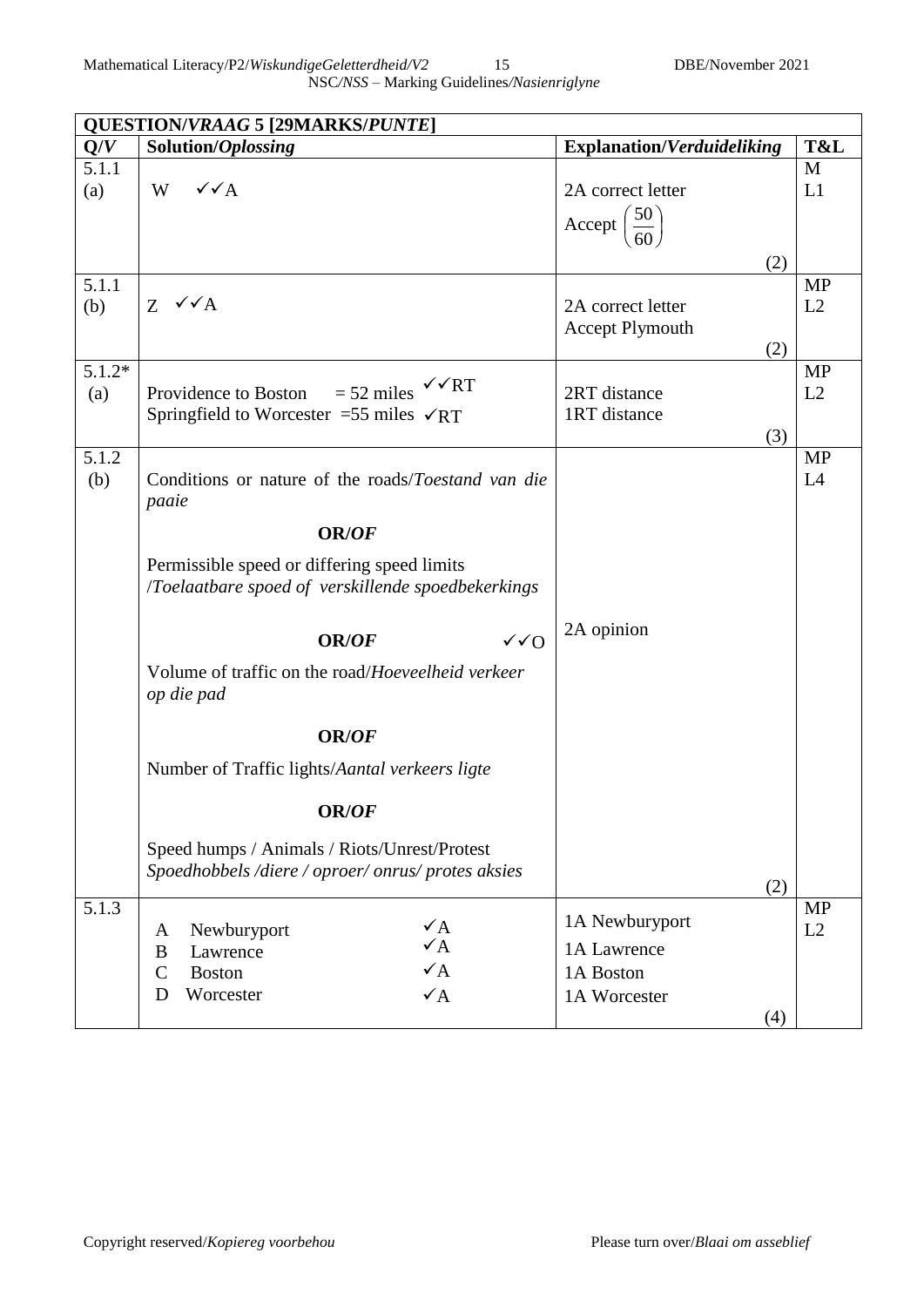| Q/V   | Solution/Oplossing                                                           | <b>Explanation/Verduideliking</b>  | T&L       |
|-------|------------------------------------------------------------------------------|------------------------------------|-----------|
| 5.1.4 |                                                                              |                                    | <b>MF</b> |
|       | Number of litres in 23 gallons/Getal liter in 23<br>gelling                  |                                    | L4        |
|       | $= 3,785 \times 23$ $\checkmark C$                                           | 1C gallons to litre                |           |
|       | $= 87,055$ litre $\checkmark$ S                                              | 1S simplification                  |           |
|       | Cost of 87,055 litre/ Prys vir 87,055 liter                                  |                                    |           |
|       | $= 87,055 \times R15,97$                                                     |                                    |           |
|       | $\checkmark$ CA<br>$= R1 390,27$                                             | 1CA cost of fuel                   |           |
|       | Valid/Geldig. $\checkmark$ O                                                 | 10 conclusion                      |           |
|       |                                                                              |                                    |           |
|       | <b>OR/OF</b>                                                                 | <b>OR/OF</b>                       |           |
|       | Number of litres / Getal liter                                               |                                    |           |
|       | $=\frac{R1400}{R15,97}$                                                      | 1S simplification                  |           |
|       | $= 87,664$ . litre $\checkmark$ S<br>Number of gallons / Getal gellings      |                                    |           |
|       |                                                                              | 1C gallons to litre                |           |
|       | $=\frac{87,664}{3,785}$ $\checkmark$ C                                       | 1CA cost of fuel                   |           |
|       | =23,16 gallons $\checkmark$ CA<br>Can buy more with R1 400/Kan meer koop met |                                    |           |
|       | R 1400<br>$\sqrt{0}$<br>Valid / Geldig                                       | 10 conclusion<br><b>NPR</b><br>(4) |           |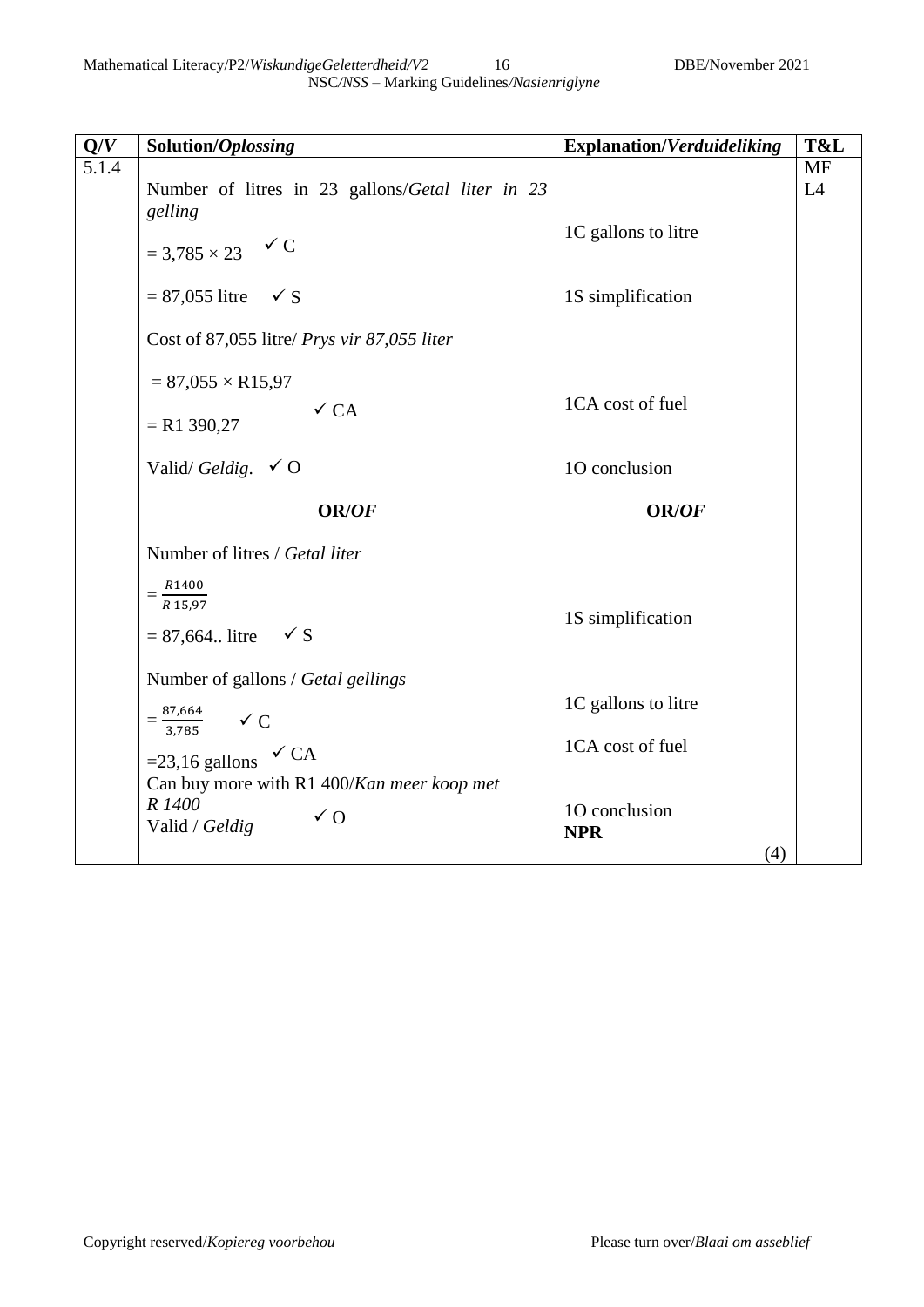| Q/V   | Solution/Oplossing                                                                                   | <b>Explanation/Verduidelik</b> | T/L            |
|-------|------------------------------------------------------------------------------------------------------|--------------------------------|----------------|
|       | 1 full tank of fuel/ $1vol$ tenk = 23 gallons /gelling<br>$\checkmark$ A                             |                                | M              |
| 5.1.5 | He can travel/ <i>Hykan reis</i> = $23 \times 18 = 414$ miles                                        | 1A travel distance             | L <sub>3</sub> |
|       | Distance/afstand<br>$\times$ RT                                                                      | 1RT trip distance              |                |
|       | Greenfield - Fitchburg = 49 miles/ $myl$                                                             |                                |                |
|       | Number of trips on 1 full tank /Getalritte met 1 voltenk                                             |                                |                |
|       | $=\frac{414}{49}$ $\frac{6}{9}$ MA $= 8,448$ .                                                       |                                |                |
|       |                                                                                                      | 1MA dividing                   |                |
|       | $\times$ CA                                                                                          | 1CA number of trips            |                |
|       | $\therefore$ 8 trips on 1 full tank / 8 ritte met 1 voltenk                                          |                                |                |
|       | So, then he will fill tank back to 23 gallons                                                        |                                |                |
|       | Dan hervulhy die tenk tot 23 gelling                                                                 |                                |                |
|       | Amount of fuel for 1 return trip/ brandstofvir1heen-en-                                              |                                |                |
|       | weer reis                                                                                            |                                |                |
|       | $=\frac{98}{18}$ $\frac{6}{5}$ ,44 gallon $\checkmark$ CA                                            | 1MA dividing                   |                |
|       |                                                                                                      | 1CA simplification             |                |
|       | $\sqrt{MA}$<br>Left in a tank is $23 - 5,44 = 17,56$ gallons.                                        | 1MA subtracting                |                |
|       | Oor in die tenk is $23 - 5,44 = 17,56$ gelling                                                       | 1CA simplification             |                |
|       |                                                                                                      |                                |                |
|       | <b>OR/OF</b><br>$\times$ RT                                                                          | <b>OR/OF</b>                   |                |
|       | Distance/afstand <sub>(Greenfield and Fitchburg)</sub> = 49 miles/ $myl$                             | 1RT trip distance              |                |
|       | Weekly must travel/moet weekliks ry                                                                  |                                |                |
|       | $\sqrt{MA}$<br>$= 5 \times 2 = 10$ trips                                                             | 1MA weekly miles               |                |
|       |                                                                                                      | 1MA multiply                   |                |
|       | $\overrightarrow{MA}$<br>He can travel = 23 × 18 = 414 miles with a full tank.                       |                                |                |
|       | Hy kan 414 myl ry met 'n vol tenk,                                                                   |                                |                |
|       | 8 trips is $49 \times 8 = 392$ miles – now he needs to refill                                        |                                |                |
|       | after Thursday's trips                                                                               |                                |                |
|       | 8 ritte is 392 myl – dan hervul hy na Donderdag se                                                   |                                |                |
|       | terugkeer.                                                                                           |                                |                |
|       | With the full tank he only needs to travel Friday return                                             | 1A travel distance             |                |
|       | trip / HyrydanslegsVrydagheen-en-weer                                                                |                                |                |
|       | Friday trip: $49 \times 2 = 98$ miles / myl                                                          |                                |                |
|       |                                                                                                      | 1MA dividing                   |                |
|       | $\sqrt{MA}$<br>$\checkmark$ CA                                                                       | 1CA usage on last day          |                |
|       | Used/ <i>Gebruik</i> = $\frac{98}{18}$ = 5,44 gallons/ gelling<br>$\sqrt{PA}$ MA                     |                                |                |
|       |                                                                                                      | 1MA subtracting                |                |
|       | Left in a tank is $23 - 5,44 = 17,56$ gallons.<br>Daar is $23 - 5,44 = 17,56$ gelling in die tenkoor | 1CA diff. between              |                |
|       |                                                                                                      | capacity and used gallons      |                |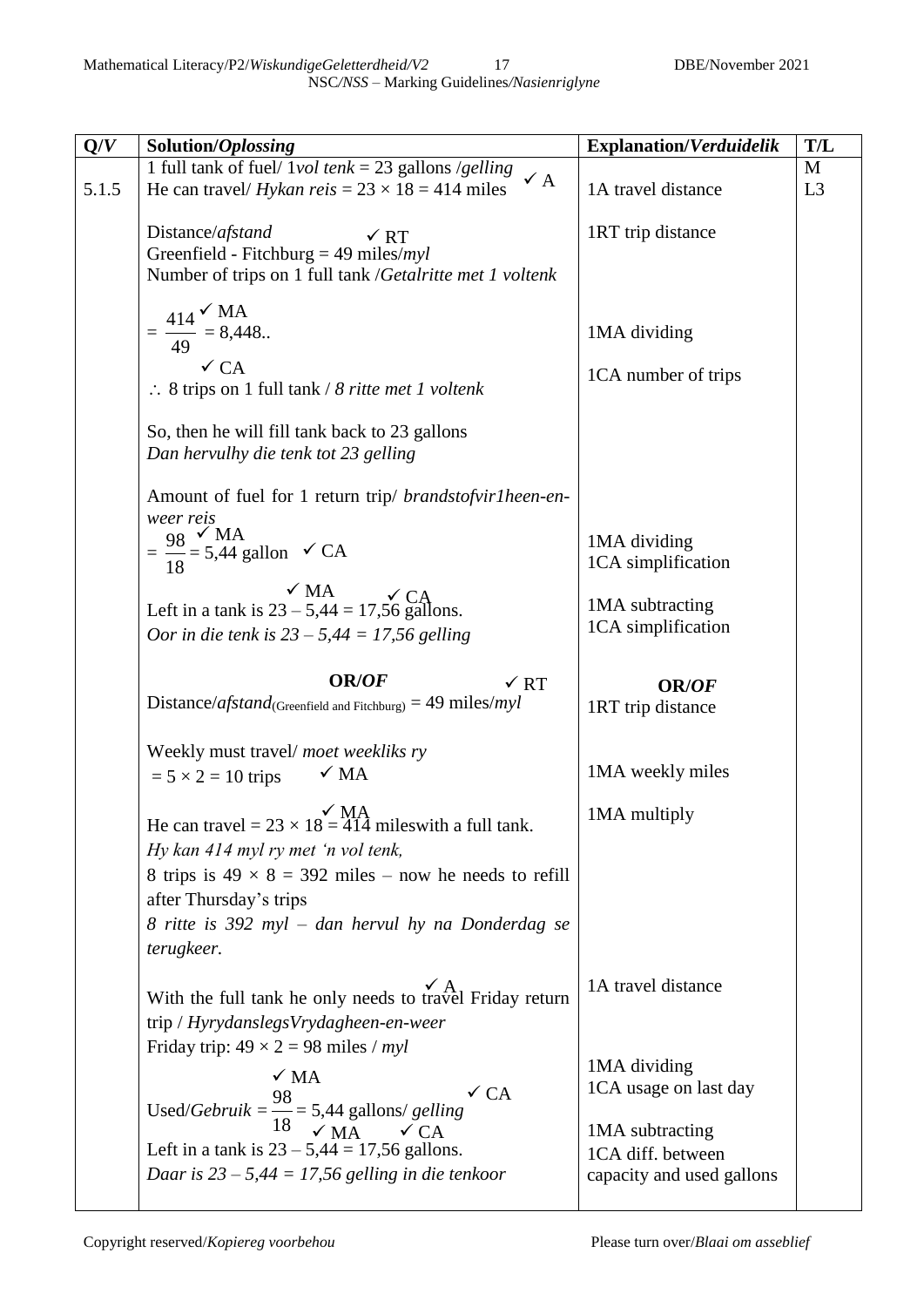| O/V | Solution/Oplossing                                                                                                                                                                                                                                                                 | <b>Explanation/Verduideliking</b>                         | T/L |
|-----|------------------------------------------------------------------------------------------------------------------------------------------------------------------------------------------------------------------------------------------------------------------------------------|-----------------------------------------------------------|-----|
|     | 18 miles on 1 gallon / 18 myl op 1 gelling                                                                                                                                                                                                                                         |                                                           |     |
|     | $\sqrt{\text{RT}}$<br>49 miles on x gallon / 49 myl op x gelling<br>$x = \frac{48}{18}$ $\leq$ MA $\leq$ A<br>Allon per trip / gelling per rit                                                                                                                                     | 1RT trip distance<br>1MA dividing<br>1A travel distance   |     |
|     | Number of trips on $1st$ full tank /<br>Getalritte met $I^{st}$ voltenk<br>$=\frac{23}{2,722} = 8,44$ $\checkmark$ CA<br>$\therefore$ 8 trips before he fills up again / 8<br>rittevoorhyweervolmaak<br>$\therefore$ 2 trips with second full tank/ 2 ritte met die 2de<br>voltenk | 1CA number of trips                                       |     |
|     | Fuel used / Brandstofverbruik<br>$\checkmark$ MA $\checkmark$ CA<br>$= 2,722 \times 2 = 5,44$ gallon / gelling                                                                                                                                                                     | 1MAmultiplying<br>1CA simplification                      |     |
|     | Left in the tank $\frac{1}{\sqrt{1}}$ Oor in die tenk<br>$\sqrt{MA}$ $\sqrt{CA}$<br>$= 23 - 5,44 = 17,56$ gallon / gelling.                                                                                                                                                        | 1MA subtracting<br>1CA simplification                     |     |
|     | OR/OF                                                                                                                                                                                                                                                                              | <b>OR/OF</b>                                              |     |
|     | Single Trip/ <i>Enkelrit</i> = 49 miles /myl $\checkmark$ RT                                                                                                                                                                                                                       | 1RT trip distance                                         |     |
|     | Number of gallons for 1 trip/ Getal gelling vir 1 rit<br>$=49 \div \overrightarrow{MA}$<br>= 49 $\div 18 = 2,72$ $\checkmark$ A                                                                                                                                                    | 1MA dividing<br>1A travel distance                        |     |
|     | Number of gallons for return trip/virretoerrit<br>= 2,72 × 2 = 5,44 $\checkmark$ CA<br>23 gallons/gelling ÷ 5,44 = 4,22 days/dae<br>$\approx$ 4 days/dae                                                                                                                           | 1CA number of trips<br>1MA dividing<br>1CA simplification |     |
|     | No of gallons left / Hoeveelheid gelling oor<br>$\sqrt{\text{MA}}$ = 23 – 5,44 = 17,56 gallons                                                                                                                                                                                     | 1MA subtracting<br>1CA simplification                     |     |
|     | OR/OF                                                                                                                                                                                                                                                                              | OR/OF                                                     |     |